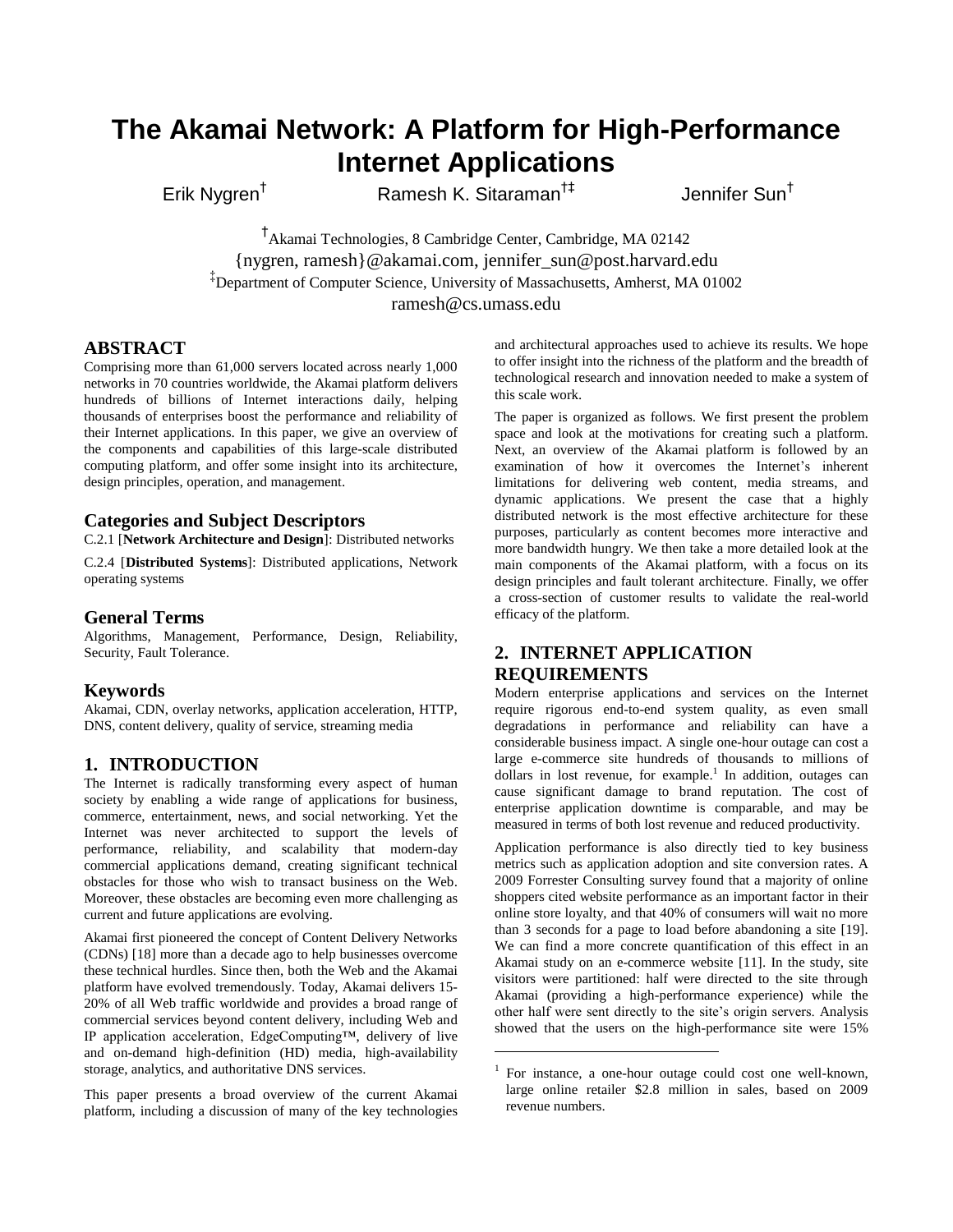more likely to complete a purchase and 9% less likely to abandon the site after viewing just one page. For B2B applications, the story is similar. In a 2009 IDC survey, customers using Akamai's enterprise application acceleration services reported annual revenue increases of \$200,000 to over \$3 million directly attributable to the improved performance and reliability of their applications [\[20\].](#page-17-1)

Unfortunately, inherent limitations in the Internet's architecture make it difficult to achieve desired levels of performance natively on the Internet. Designed as a best-effort network, the Internet provides no guarantees on end-to-end reliability or performance. On the contrary, wide-area Internet communications are subject to a number of bottlenecks that adversely impact performance, including latency, packet loss, network outages, inefficient protocols, and inter-network friction.

In addition, there are serious questions as to whether the Internet can scale to accommodate the demands of online video. Even short term projections show required capacity levels that are an order of magnitude greater than what we see on the Internet today. Distributing HD-quality programming to a global audience requires tens of petabits per second of capacity—an increase of several orders of magnitude.

Bridging the technological gap between the limited capabilities of the Internet's infrastructure and the performance requirements of current and future distributed applications is thus critical to the continued growth and success of the Internet and its viability for business. We now take a closer look at why this is so challenging.

#### <span id="page-1-1"></span>**3. INTERNET DELIVERY CHALLENGES**

Although often referred to as a single entity, the Internet is actually composed of thousands of different networks, each providing access to a small percentage of end users. $2$  Even the largest network has only about 5% of Internet access traffic, and percentages drop off sharply from there (see [Figure 1\)](#page-1-0). In fact, it takes well over 650 networks to reach 90% of all access traffic. This means that centrally-hosted content must travel over multiple networks to reach its end users.

Unfortunately, inter-network data communication is neither an efficient nor reliable operation and can be adversely affected by a number of factors. The most significant include:

**Peering point congestion**. Capacity at peering points where networks exchange traffic typically lags demand, due in large part to the economic structure of the Internet. Money flows in at the first mile (*i.e.,* website hosting) and at the last mile (*i.e.,* end users), spurring investment in first and last mile infrastructure. However, there is little economic incentive for networks to invest in the middle mile—the high-cost, zerorevenue peering points where networks are forced to cooperate with competing entities. These peering points thus become bottlenecks that cause packet loss and increase latency.

l



<span id="page-1-0"></span>**Figure 1: Percentage of access traffic from top networks**

- **Inefficient routing protocols**. Although it has managed admirably for scaling a best-effort Internet, BGP has a number of well-documented limitations. It was never designed for performance: BGP bases its route calculations primarily on AS hop count, knowing nothing about the topologies, latencies, or real-time congestion of the underlying networks. In practice, it is used primarily to enforce networks' business agreements with each other rather than to provide good end-to-end performance. For example, [\[34\]](#page-17-2) notes that several paths between locations within Asia are actually routed through peering points in the US, greatly increasing latency. In addition, when routes stop working or connectivity degrades, BGP can be slow to converge on new routes. Finally, it is well-known that BGP is vulnerable to human error as well as foul play; misconfigured or hijacked routes can quickly propagate throughout the Internet, causing route flapping, bloated paths, and even broad connectivity outages [\[25\].](#page-17-3)
- **Unreliable networks**. Across the Internet, outages are happening all the time, caused by a wide variety of reasons cable cuts, misconfigured routers, DDoS attacks, power outages, even earthquakes and other natural disasters. While failures vary in scope, large-scale occurrences are not uncommon. In January 2008, for example, parts of Southeast Asia and the Middle East experienced an estimated 75% reduction in bandwidth connectivity [\[43\]](#page-17-4) when a series of undersea cables were accidentally cut. In December of the same year, another cable cut incident lead to outages for large numbers of networks in Egypt and India. In both cases the disruptions lasted for multiple days.

Fragile peering relationships can be culprits as well. When two networks de-peer over business disputes, they can partition the Internet, such that customers from one network—as well as any networks single-homed to it—may be unable to reach customers of the other network. During the high-profile de-peering between Sprint and Cogent in October 2008, for instance, connectivity was adversely affected for an estimated 3,500 networks [\[35\].](#page-17-5)

<sup>2</sup> According to [\[13\],](#page-16-2) there were over 34,600 active networks (ASes) as of June 2010.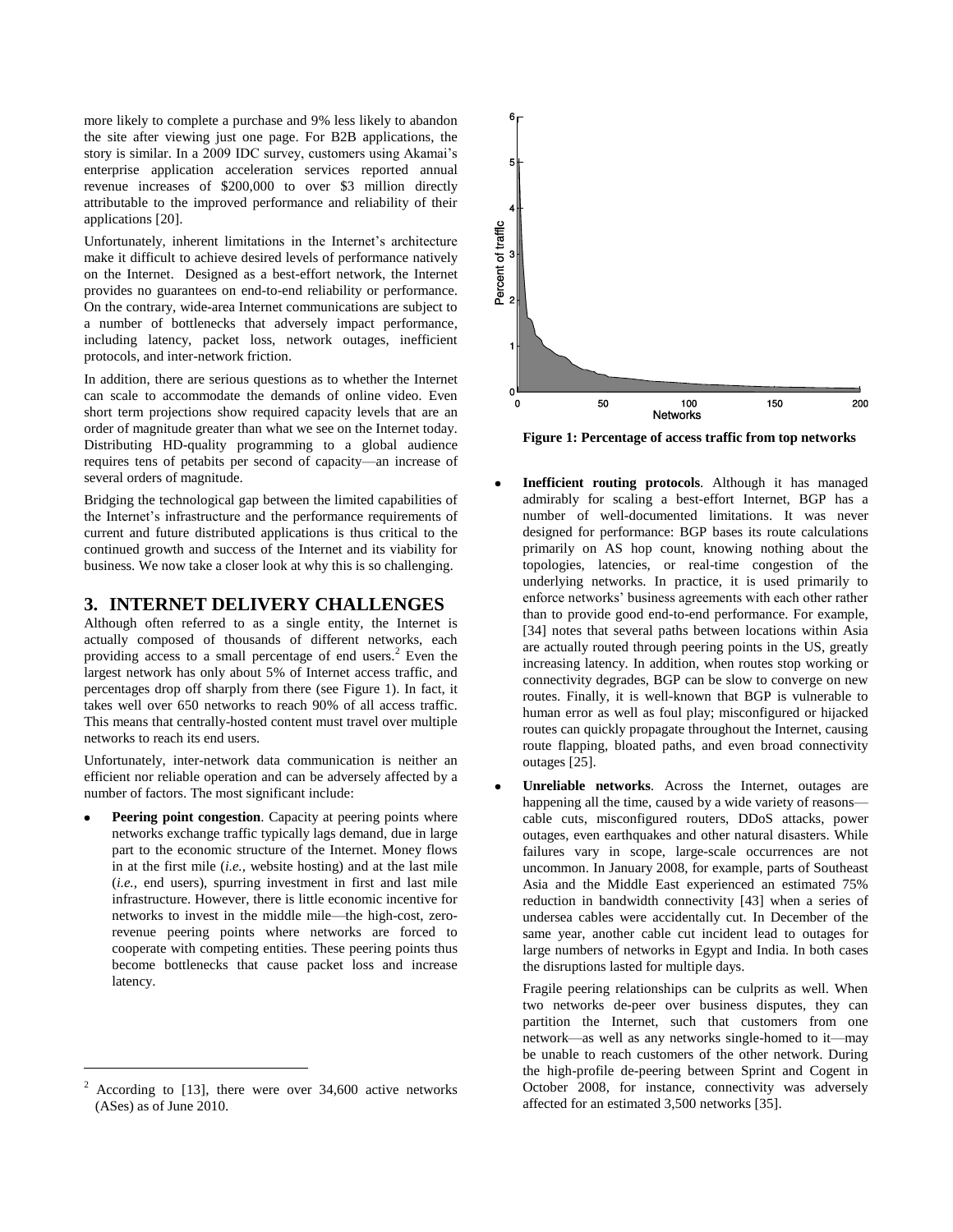Finally, several high profile examples of Internet outages caused by BGP hijacking can be found in [\[9\],](#page-16-3) such as the global YouTube blackout inadvertently caused by Pakistan in February 2008, as well as the widespread Internet outage caused by a China Telecom leak in April 2010.

**Inefficient communications protocols**: Although it was designed for reliability and congestion-avoidance, TCP carries significant overhead and can have suboptimal performance for links with high latency or packet loss, both of which are common across the wide-area Internet. Middle mile congestion exacerbates the problem, as packet loss triggers TCP retransmissions, further slowing down communications.

Additionally, for interactive applications, the multiple round trips required for HTTP requests can quickly add up, affecting application performance [\[41\]\[40\]](#page-17-6). Most web browser also limit the number of parallel connections they make for a given host name, further limiting performance over long distances for sites that consist of many objects.

TCP also becomes a serious performance bottleneck for video and other large files. Because it requires receiver acknowledgements for every window of data packets sent, throughput (when using standard TCP) is inversely related to network latency or round trip time (RTT). Thus, the distance between server and end user can become the overriding bottleneck in download speeds and video viewing quality. [Table 1](#page-2-0) illustrates the stark results of this effect. True HD quality streams, for example, are not possible if the server is not relatively close by.

<span id="page-2-0"></span>

| <b>Distance</b><br>(Server to User)          | <b>Network</b><br><b>RTT</b> | <b>Typical</b><br><b>Packet</b><br>Loss | <b>Throughput</b>                  | <b>4GB DVD</b><br>Download<br>Time |
|----------------------------------------------|------------------------------|-----------------------------------------|------------------------------------|------------------------------------|
| Local:<br>$< 100 \text{ mi}$ .               | $1.6 \text{ ms}$             | 0.6%                                    | 44 Mbps<br>(high quality)<br>HDTV) | $12 \text{ min.}$                  |
| Regional:<br>500-1.000 mi.                   | $16 \text{ ms}$              | 0.7%                                    | 4 Mbps<br>(basic<br>HDTV)          | $2.2$ hrs.                         |
| Cross-continent:<br>$\sim$ 3.000 mi.         | 48 ms                        | 1.0%                                    | 1 Mbps (SD)<br>TV)                 | 8.2 hrs.                           |
| Multi-continent:<br>$\sim 6.000 \text{ mi.}$ | 96 ms                        | 1.4%                                    | $0.4$ Mbps<br>(poor)               | 20 <sub>hrs</sub>                  |

Although many alternate protocols and performance enhancements to TCP have been proposed in the literature  $([23], [30], [45])$  $([23], [30], [45])$  $([23], [30], [45])$  $([23], [30], [45])$ , these tend to be very slow to make their way into use by real-world end users, as achieving common implementation across the Internet is a formidable task.

**Scalability**. Scaling Internet applications means having enough resources available to respond to instantaneous demand, whether during planned events or unexpected periods of peak traffic. Scaling and mirroring origin infrastructure is costly and time-consuming, and it is difficult to predict capacity needs in advance. Unfortunately, underprovisioning means potentially losing business while overprovisioning means wasting money on unused infrastructure. Moreover, website demand is often very spiky, meaning that companies traditionally needed to provision for

anomalous peaks like promotions, events, and attacks, investing in significant infrastructure that sits underutilized most of the time. This also has an environmental cost when underutilized infrastructure consumes significant amounts of power [\[33\].](#page-17-10)

Finally, it is important to note that origin scalability is only a part of the scalability challenge. End-to-end application scalability means not only ensuring that there is adequate origin server capacity, but also adequate network bandwidth available at *all* points between end users and the applications they are trying to access. As we will discuss further in Section [5.1,](#page-5-0) this is a serious problem as Internet video comes of age.

**Application limitations and slow rate of change adoption**. Although some of the challenges the Internet faces can be partially addressed by changes to protocols and/or client software, history shows that these are all slow to change. While enterprises want to provide the best performance to their end users, they often have little or no control over the end users' software. While the benefits of some protocol changes can be seen as soon as some clients and servers adopt them, other proposed changes can be infeasible to implement as they require close to 100% client adoption to avoid breaking older clients. Most enterprises would also prefer to not to have to keep up with adapting their web infrastructure to tune performance of all of the heterogeneous client software in-use. For example, Microsoft's Internet Explorer 6 (which has considerably slower performance than later versions and doesn't work reliably with protocol optimizations such as gzip compression) was still one of the most popular browsers in use in December 2009, despite being introduced more than eight years prior [\[29\].](#page-17-11)

### **4. DELIVERY NETWORK OVERVIEW**

The Internet delivery challenges posed above (and in more detail in [\[27\]\)](#page-17-12) illustrate how difficult it can be for enterprises to achieve acceptable levels of performance, reliability, and cost-effective scalability in their Web operations. Most of the bottlenecks are outside the control of any given entity and are inherent to the way the Internet works—as a loosely-coordinated patchwork of heterogeneous autonomous networks.

Over a decade ago, Akamai introduced the Content Delivery Network (CDN) concept to address these challenges. Originally, CDNs improved website performance by caching static site content at the edge of the Internet, close to end users, in order to avoid middle mile bottlenecks as much as possible. Since then the technology has rapidly evolved beyond static web content delivery. Today, Akamai has application delivery networks that can accelerate entire web or IP-based applications, media delivery networks that provide HD-quality delivery of live and on-demand media, and EdgeComputing networks that deploy and execute entire Java J2EE applications in a distributed fashion.

In addition, service offerings have matured to meet additional enterprise needs, such as the ability to maintain visibility and control over their content across the distributed network. This means providing robust security, logging, SLAs, diagnostics, reporting and analytics, and management tools. Here, as with the content delivery itself, there are challenges of scale, reliability, and performance to be overcome.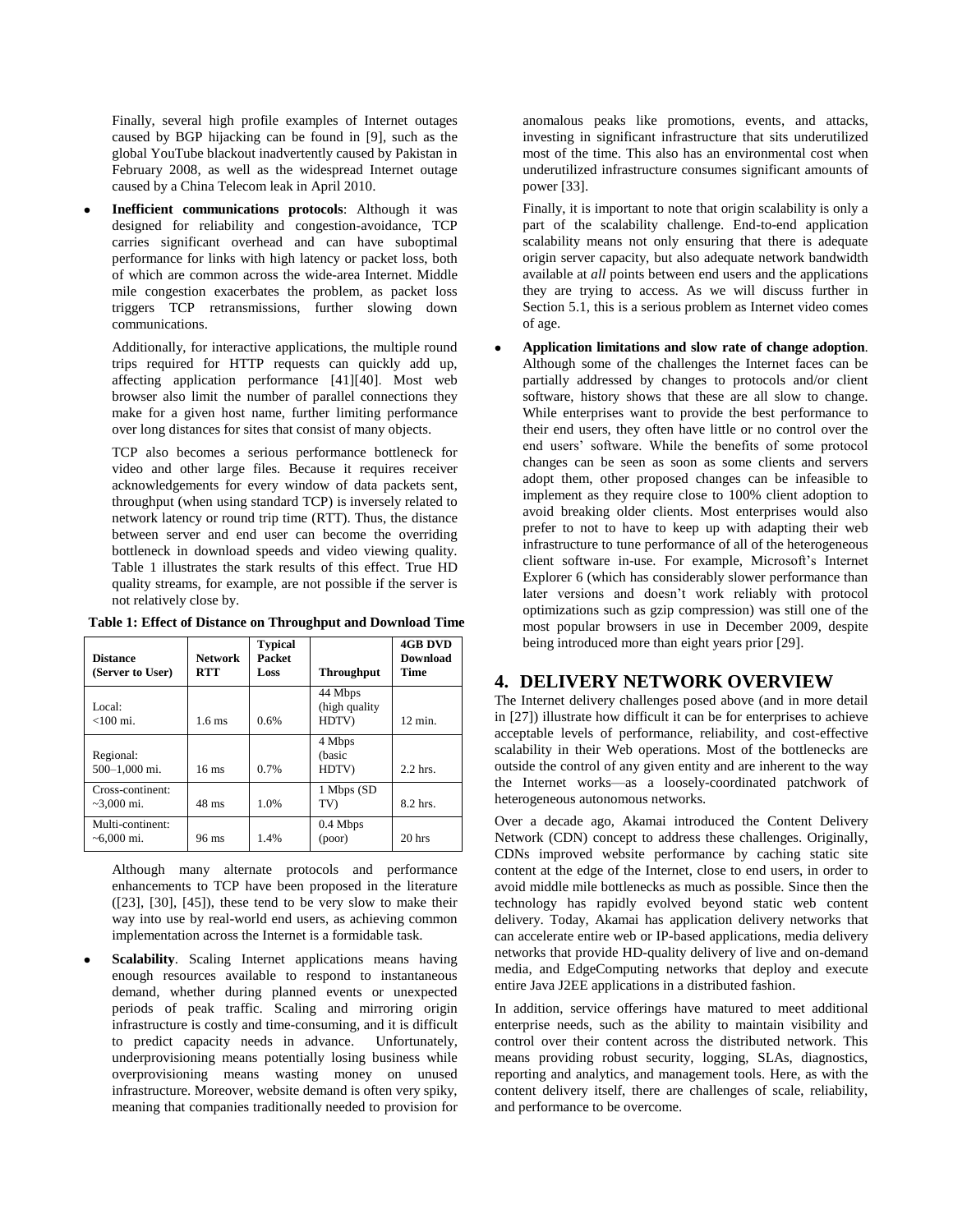#### **4.1 Delivery Networks as Virtual Networks**

Conceptually, a delivery network is a virtual network<sup>3</sup> built as a software layer over the actual Internet, deployed on widely distributed hardware, and tailored to meet the specific systems requirements of distributed applications and services [\[Figure 2\]](#page-3-0). A delivery network provides enhanced reliability, performance, scalability and security that is not achievable by directly utilizing the underlying Internet. A CDN, in the traditional sense of delivering static Web content, is one type of delivery network.

A different but complimentary approach to addressing challenges facing Internet applications is a clean-slate redesign of the Internet [\[32\].](#page-17-13) While a re-architecture of the Internet might be beneficial, its adoption in the real world is far from guaranteed. With hundreds of billions of dollars in sunk investments and entrenched adoption by tens of thousands of entities, the current Internet architecture will change slowly, if at all. For example, consider that IPv6—a needed incremental change—was first proposed in 1996 but is just beginning to ramp up in actual deployment nearly 15 years later.

The beauty of the virtual network approach is that it works over the existing Internet as-is, requiring no client software and no changes to the underlying networks. And, since it is built almost entirely in software, it can easily be adapted to future requirements as the Internet evolves.



#### <span id="page-3-0"></span>**Figure 2: A delivery network is a virtual network built as a software layer over the Internet that is deployed on widely distributed hardware.**

 $\overline{a}$ 

#### <span id="page-3-1"></span>**4.2 Anatomy of a Delivery Network**

The Akamai network is a very large distributed system consisting of tens of thousands of globally deployed servers that run sophisticated algorithms to enable the delivery of highly scalable distributed applications. We can think of it as being comprised of multiple delivery networks, each tailored to a different type of content—for example, static web content, streaming media, or dynamic applications. At a high level, these delivery networks share a similar architecture, which is shown in [Figure 3,](#page-4-0) but the underlying technology and implementation of each system component may differ in order to best suit the specific type of content, streaming media, or application being delivered.

The main components of Akamai's delivery networks are as follows:

- When the user types a URL into his/her browser, the domain name of the URL is translated by the *mapping system* into the IP address of an *edge server* to serve the content (arrow 1). To assign the user to a server, the mapping system bases its answers on large amounts of historical and current data that have been collected and processed regarding global network and server conditions. This data is used to choose an edge server that is located close to the end user.
- Each edge server is part of the *edge server platform*, a large global deployment of servers located in thousands of sites around the world. These servers are responsible for processing requests from nearby users and serving the requested content (arrow 2).
- In order to respond to a request from a user, the edge server may need to request content from an origin server.<sup>4</sup> For instance, dynamic content on a web page that is customized for each user cannot be entirely cached by the edge platform and must be fetched from the origin. The *transport system* is used to download the required data in a reliable and efficient manner. More generally, the transport system is responsible for moving data and content over the long-haul Internet with high reliability and performance. In many cases, the transport system may also cache static content.
- The *communications and control system* is used for disseminating status information, control messages, and configuration updates in a fault-tolerant and timely fashion.
- The *data collection and analysis system* is responsible for collecting and processing data from various sources such as server logs, client logs, and network and server information. The collected data can be used for monitoring, alerting, analytics, reporting, and billing.
- Finally, the *management portal* serves two functions. First, it provides a configuration management platform that allows an enterprise customer to retain fine-grained control how their content and applications are served to the end user. These

l

The concept of building a virtual network in software to make the underlying network more reliable or higher-performing has a long history both in parallel [\(\[28\],](#page-17-14) [\[40\]\)](#page-17-15) and distributed network[s \[6\].](#page-16-4)

The *origin* includes the backend web servers, application servers, and databases that host the web application, and is often owned and controlled by the content or application provider rather than the operator of the delivery network. In the case of streaming media, the origin includes facilities for video capture and encoding of live events, as well as storage facilities for ondemand media.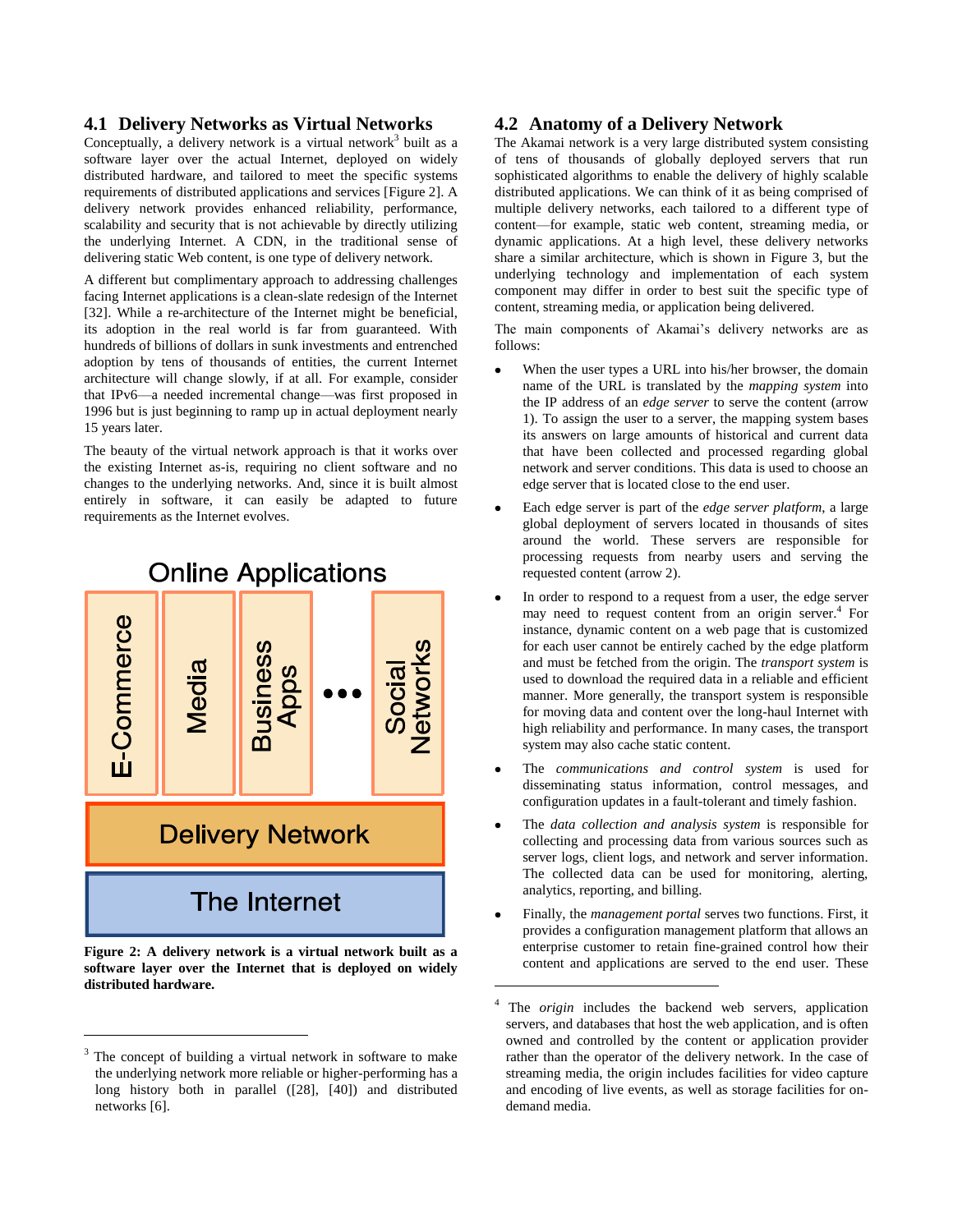configurations are updated across the edge platform from the management portal via the communications and control system. In addition, the management portal provides the enterprise with visibility on how their users are interacting with their applications and content, including reports on audience demographics and traffic metrics.

While all of Akamai's delivery networks incorporate the systems outlined above, the specific design of each system is influenced by application requirements. For instance, the transport system of an *application delivery network* will have a different set of requirements and a different architecture than that of a *content delivery network*. We will look at each of these system components in more detail in the upcoming sections.



<span id="page-4-0"></span>**Figure 3: System components of a delivery network. To understand how these components interact, it is instructive to walk through a simple example of a user attempting to download a web page through the Akamai network.**

### <span id="page-4-1"></span>**4.3 System Design Principles**

The complexity of a globally distributed delivery network brings about a unique set of challenges in architecture, operation and management—particularly in an environment as heterogeneous and unpredictable as the Internet. For example, network management and data collection needs to be scalable and fast across thousands of server clusters, many of which are located in unmanned, third-party data centers, and any number of which might be offline or experiencing bad connectivity at any given time. Configuration changes and software updates need to be rolled out across the network in a safe, quick, and consistent manner, without disrupting service. Enterprises also must be able to maintain visibility and fine-grained control over their content across the distributed platform.

To guide our design choices, we begin with the assumption that a significant number of failures (whether they be at the machine, rack, cluster, connectivity, network levels) is expected to be occurring at all times in the network. Indeed, while not standard in system design, this assumption seems natural in the context of the Internet. We have seen many reasons that Internet failures can occur in Section [3,](#page-1-1) and have observed it to be true empirically within our own network.

What this means is that we have designed our delivery networks with the philosophy that failures are normal and the delivery network must operate seamlessly despite them. Much effort is invested in designing recovery from all types of faults, including multiple concurrent faults.

This philosophy guides every level of design decision—down to the choice of which types of servers to buy: the use of robust commodity servers makes more sense in this context than more expensive servers with significant hardware redundancy. While it is still important to be able to immediately identify failing hardware (*e.g.,* via ECC memory and disk integrity checks that enable servers to automatically take themselves out of service), there are diminishing returns from building redundancy into hardware (*e.g*, dual power supplies) rather than software. Deeper implications of this philosophy are discussed at length in [\[1\].](#page-16-5)

We now mention a few key principles that pervade our platform system design:

- **Design for reliability**. Because of the nature of our business, the goal is to attain extremely close to 100% end-to-end availability. This requires significant effort given our fundamental assumption that components will fail frequently and in unpredictable ways. We must ensure full redundancy of components (no single points of failure), build in multiple levels of fault tolerance, and use protocols such as PAXOS [\[26\]](#page-17-16) and decentralized leader election to accommodate for the possibility of failed system components.
- **Design for scalability**. With more than 60,000 machines (and growing) across the globe, all platform components must be highly scalable. At a basic level, scaling means handling more traffic, content, and customers. This also translates into handling increasingly large volumes of resulting data that must be collected and analyzed, as well as building communications, control, and mapping systems that must support an ever-increasing number of distributed machines.
- **Limit the necessity for human management**. To a very large extent, we design the system to be autonomic. This is a corollary to the philosophy that failures are commonplace and that the system must be designed to operate in spite of them. Moreover, it is necessary in order to scale, else the human operational expense becomes too high. As such, the system must be able to respond to faults, handle shifts in load and capacity, self-tune for performance, and safely deploy software and configuration updates with minimal human intervention. (To manage its 60,000-plus machines, the Akamai network operation centers currently employ around 60 people, distributed to work 24x7x365.)
- **Design for performance**. There is continual work being done to improve the performance of the system's critical paths, not only from the perspective of improving end user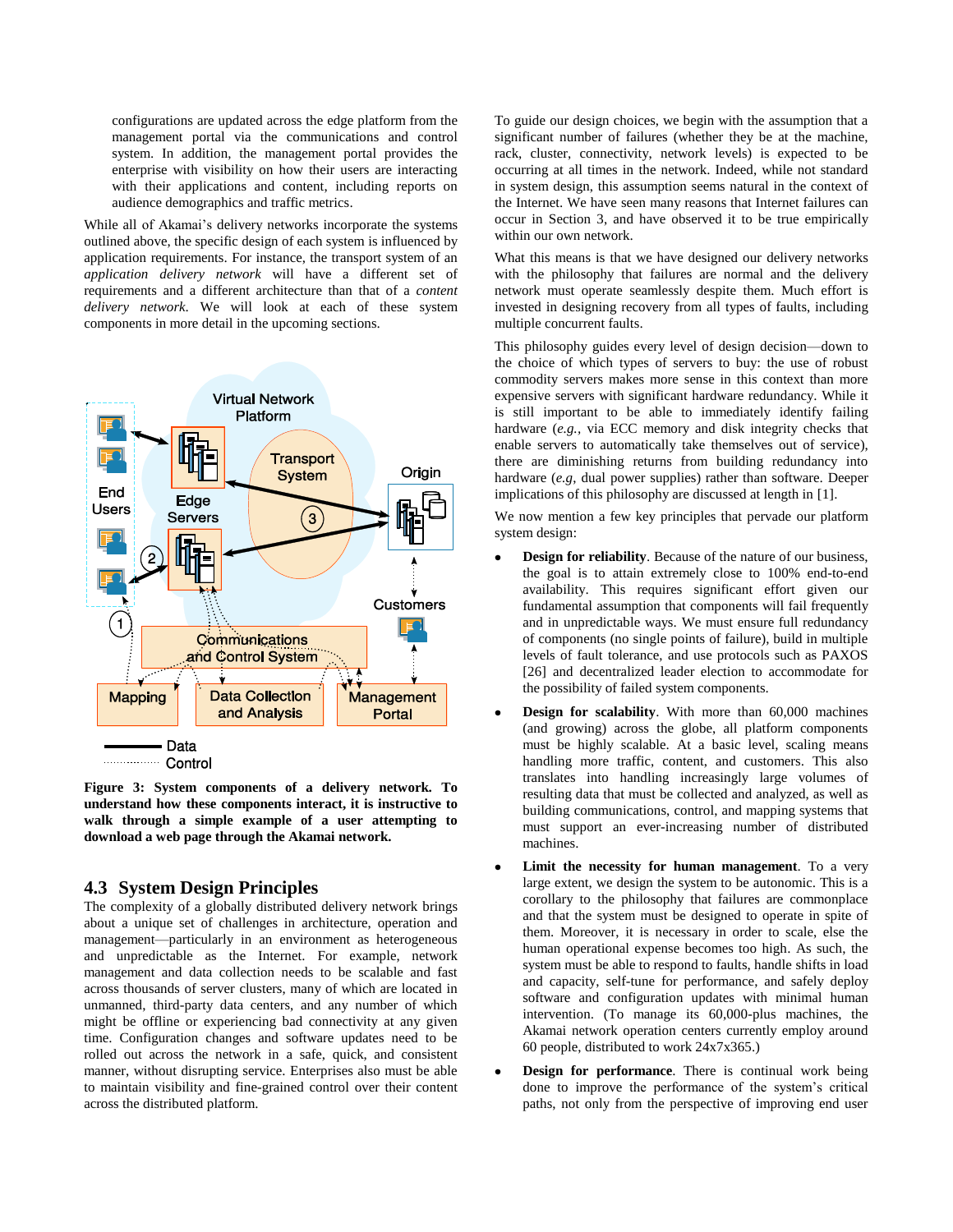response times but for many different metrics across the platform, such as cache hit rates and network resource utilization. An added benefit to some of this work is energy efficiency; for example, kernel and other software optimizations enable greater capacity and more traffic served with fewer machines.

We will explore these principles further as we examine each of the the Akamai delivery networks in greater detail in the next sections. In Section [5](#page-5-1) and Section [6](#page-7-0) we outline specific challenges and solutions in the design of content, streaming media, and application delivery networks, and look at the characteristics of the transport systems, which differ for each of the delivery networks.<sup> $\bar{5}$ </sup> In Section [7,](#page-9-0) we provide details on the generic system components that are shared among the Akamai delivery networks, such as the edge server platform, the mapping system, the communications and control system, and the data collection and analysis system.

# <span id="page-5-1"></span>**5. HIGH-PERFORMANCE STREAMING AND CONTENT DELIVERY NETWORKS**

In this section, we focus on the architectural considerations of delivery networks for web content and streaming media. A fundamental principle for enhancing performance, reliability, and scalability for content and stream delivery is minimizing longhaul communication through the middle-mile bottleneck of the Internet—a goal made feasible only by a pervasive, distributed architecture where servers sit as "close" to end users as possible. Here, closeness may be defined in both geographic and networktopological measures; the ideal situation (from a user performance perspective) would consist of servers located within each user's own ISP and geography, thus minimizing the reliance on internetwork and long-distance communications.<sup>6</sup>

A key question is just how distributed such an architecture needs to be. Akamai's approach generally has been to reach out to the true edge of the Internet, deploying not only in large Tier 1 and Tier 2 data centers, but also in large numbers of end user ISPs. Rather than taking the approach of deploying massive server farms in a few dozen data centers, Akamai has deployed server clusters of varying size in thousands of locations—an approach that arguably adds complexity to system design and management. However, we made this architectural choice as we feel that it is the one that has the most efficacy.

Internet access traffic is highly fragmented across networks—the top 45 networks combined account for only half of user access traffic, and the numbers drop off dramatically from there. This means that unless a CDN is deployed in thousands of networks, a large percentage of traffic being served would still need to travel over multiple networks to reach end users. Being deployed in local ISPs is particularly critical for regions of the world with poor connectivity. More importantly, as we saw in Section [3,](#page-1-1)

 $\overline{a}$ 

[Table 1,](#page-2-0) because of the way TCP works, the distance between server and end user becomes a bottleneck for video throughput. If a CDN has only a few dozen server locations, the majority of users around the world would be unable to enjoy the high quality video streams their last mile broadband access would otherwise allow. Finally, being highly distributed also increases platform availability, as an outage across an entire data center (or even multiple data centers) does not need to affect delivery network performance.

For these reasons, Akamai's approach is to deploy servers as close to end users as possible, minimizing the effects of peering point congestion, latency, and network outages when delivering content. As a result, customers enjoy levels of reliability and performance that are not possible with more centralized approaches.

Finally, while peer-to-peer technologies [\[8\]](#page-16-6) provide a highlydistributed option for serving static web content, the lack of management and control features in current implementations make them unsuitable as stand-alone solutions for enterprisequality delivery. Akamai's enterprise customers treat the Akamai network as an extension of their own, in the sense that they expect to maintain control and visibility over their content across the network. This includes management of content freshness and correctness, fine-grained control over how different content is handled, the ability to view real-time analytics and traffic reports, and guarantees of security (including integrity, availability, and confidentiality). These capabilities are as critical to enterprise business requirements as the performance benefits themselves. The lack thereof limits the applicability of peer-to-peer content delivery solutions for most enterprise customers, although Akamai does provide a hybrid option for client-side delivery, discussed more in Section [7.5.5.](#page-14-0)

### <span id="page-5-0"></span>**5.1 Video-grade Scalability**

In addition to speed and reliability, highly distributed network architectures provide another critical advantage—that of end-toend scalability. One goal of most CDNs, including Akamai, is to provide scalability for their customers by allowing them to leverage a larger network on-demand. This reduces the pressure on content providers to accurately predict capacity needs and enables them to gracefully absorb spikes in website demand. It also creates sizeable savings in capital and operational expenses, as sites no longer have to build out a large origin infrastructure that may sit underutilized except during popular events.

With high-throughput video, however, scalability requirements have reached new orders of magnitude. From near non-existence less than a decade ago, video now constitutes more than a third of all Internet traffic, and Cisco [\[14\]](#page-16-7) predicts that by 2014, the percentage will increase to over 90%. Just five years old, YouTube recently announced [\[47\]](#page-17-17) that it now receives 2 billion views per day. In addition to an increase in the number of viewers, the bitrates of streams have also been increasing significantly to support higher qualities. While video streams in the past (often displayed in small windows and watched for short periods of time) were often a few hundred Kbps, today SDTV- and HDTVquality streams ranging between 2 to 40 Mbps are becoming prevalent as viewers watch up to full-length movies in full-screen or from set-top devices.

<sup>5</sup> The transport systems do share services and components, but are tailored to meet the requirements of the different types of applications they support.

When long-haul communication is unavoidable, as in the case of cold content or live streaming, the transport system is architected to ensure that these communications happen with high reliability and performance.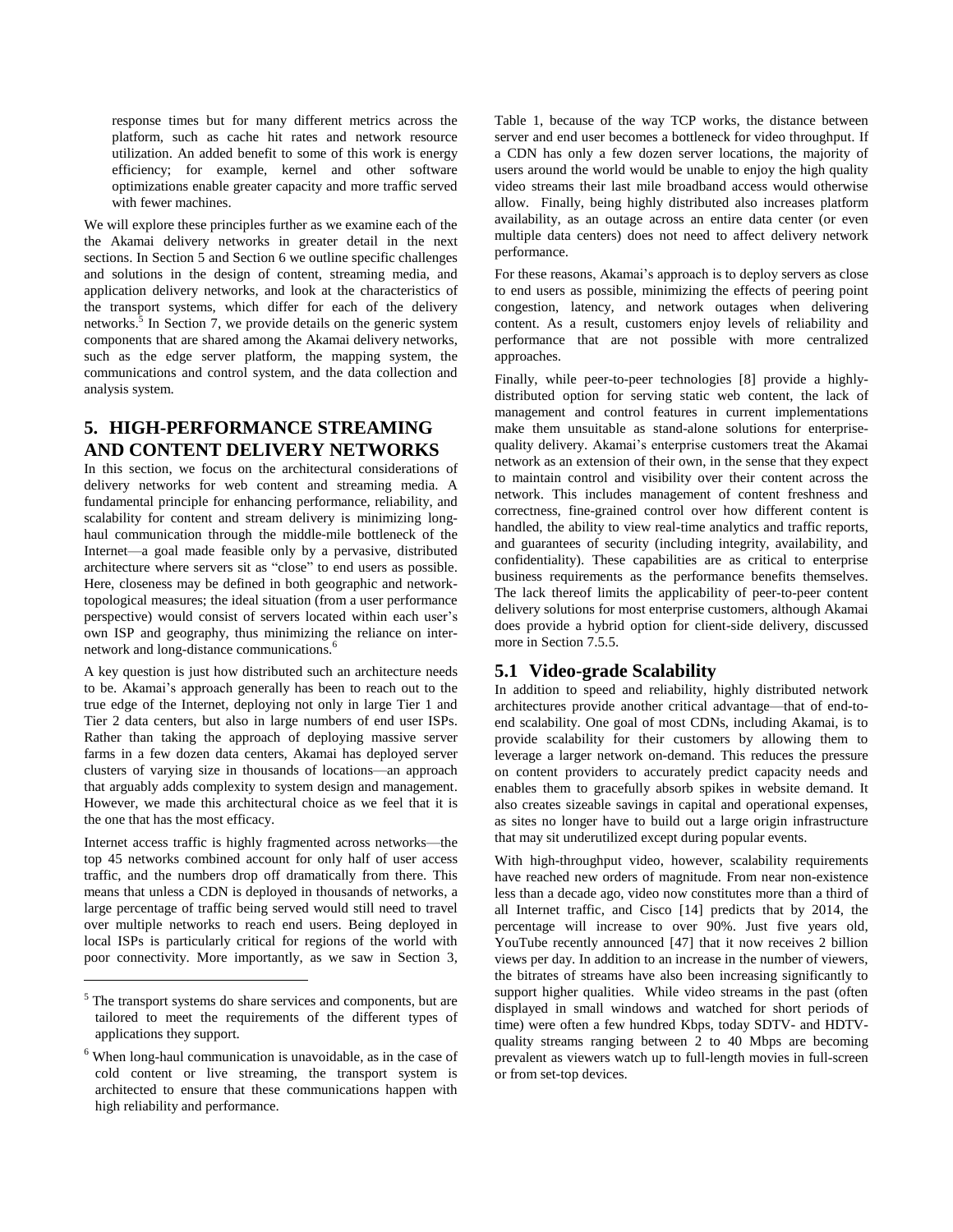What does this combination of increased viewership, increased bitrates, and increased viewing-duration mean in terms of capacity requirements? President Obama's inauguration set records in 2009, with Akamai serving over 7 million simultaneous streams and seeing overall traffic levels surpassing 2 Tbps. Demand continues to rise quickly, spurred by continual increase in broadband speed and penetration rates [\[10\].](#page-16-8) In April 2010, Akamai hit a new record peak of 3.45 Tbps on its network. At this throughput, the entire printed contents of the U.S. Library of Congress could be downloaded in under a minute. In comparison, Steve Jobs' 2001 Macworld Expo keynote, a record-setting streaming event at the time, peaked at approximately 35,500 simultaneous users and 5.3 Gbps of bandwidth—several orders of magnitude less.

In the near term (two to five years), it is reasonable to expect that throughput requirements for some single video events will reach roughly 50 to 100 Tbps (the equivalent of distributing a TVquality stream to a large prime time audience). This is an order of magnitude larger than the biggest online events today. The functionality of video events has also been increasing to include such features as DVR-like-functionality (where some clients may pause or rewind), interactivity, advertisement insertion, and mobile device support.

At this scale, it is no longer sufficient to simply have enough server and egress bandwidth resources. One must consider the throughput of the entire path from encoders to servers to end users. The bottleneck is no longer likely to be at just the origin data center. It could be at a peering point, or a network's backhaul capacity, or an ISP's upstream connectivity—or it could be due to the network latency between server and end user, as discussed earlier in Section [3.](#page-1-1) At video scale, a data center's *nominal* egress capacity has very little to do with its real throughput to end users.

Because of the limited capacity at the Internet's various bottlenecks, even an extremely well-provisioned and wellconnected data center can only expect to have no more than a few hundred Gbps of real throughput to end users. This means that a CDN or other network with even 50 well-provisioned, highly connected data centers still falls well short of achieving the 100 Tbps needed to support video's near-term growth.

On the other hand, an edge-based platform, with servers in thousands of locations, can achieve the scale needed with each location supporting just tens of Gbps of output. This reinforces the efficacy of a highly distributed architecture for achieving enterprise-grade performance, reliability, and scalability, particularly in the upcoming era where video will dominate bandwidth usage.

It is also worth noting that IP-layer multicast [\[16\]](#page-16-9) (proposed early on as a solution for handling large streaming events) tends to not be practical in reality, both due to challenges in supporting within backbone routers without introducing security vulnerabilities, and due to an increasing set of required features such as content access control and time-shifting. This has resulted in the implementation of application-layer multicast services, as we describe in Section [5.3.2.](#page-7-1) For the drawbacks of IP-layer multicast, the reader is further referred t[o \[12\].](#page-16-10)

### **5.2 Streaming Performance**

A web application is said to perform well if pages download quickly without errors. However, streaming performance is more

multi-dimensional and complex. Akamai's research on how users experience streaming media has lead to the definition and measurement of several key metrics. A first metric is *stream availability* that measures how often a user can play streams without failures. Next, since users want the stream to start quickly, it is important to minimize *startup time*. Additionally, users want to watch the stream without interruptions or freezes. Therefore, a third metric measures the *frequency and duration of interruptions* during playback. Finally, users want to experience the media at the highest bitrate that their last-mile connectivity, desktop, or device would allow. Thus, a final important metric is the *effective bandwidth* delivered to the user. A major design goal of Akamai's stream delivery network is to optimize these metrics to provide users a high-quality experience. In addition to the key metrics above, a number of auxiliary metrics such as packet loss, jitter, frame loss, RTT, and end-to-end delay are optimized.

Akamai has built and deployed a global monitoring infrastructure that is capable of measuring stream quality metrics from a user standpoint. This infrastructure includes active measurements made by "agents" deployed around the world. Each agent is capable of simulating users by repeatedly playing streams and testing their quality. See Section [7.5.2](#page-13-0) for additional information on monitoring for non-streaming web content.

# **5.3 A Transport System for Content and Streaming Media Delivery**

Within each Akamai delivery network, the transport system is tasked with moving data from the origin to the edge servers in a reliable and efficient manner. The techniques used by this system are tailored to the specific requirements of the data being transported. We illustrate two techniques below, the first of which is tailored for less-frequently accessed content and the second of which can used for live streaming.

### *5.3.1 Tiered Distribution*

With efficient caching strategies, Akamai's edge server architecture provides extremely good performance and high cache hit rates. However, for customers who have very large libraries of content, some of which may be "cold" or infrequently-accessed, Akamai's tiered distribution platform can further improve performance by reducing the number of content requests back to the origin server. With tiered distribution, a set of Akamai "parent" clusters is utilized. These clusters are typically wellprovisioned clusters, chosen for their high degree of connectivity to edge clusters. When an edge cluster does not have a piece of requested content in cache, it retrieves that content from its parent cluster rather than the origin server.

By intelligent implementation of tiered distribution, we can significantly reduce request load on the origin server. Even for customers with very large content footprints, we typically see offload percentages in the high 90's [\[44\].](#page-17-18) This makes it particularly helpful in the case of large objects that may be subject to flash crowds. In addition, tiered distribution offers more effective use of persistent connections with the origin, as the origin needs only to manage connections with a few dozen parent clusters rather than hundreds or thousands of edge clusters. Moreover, the connections between Akamai's edge clusters and parent clusters make use of the performance-optimized transport system we will discuss in Section [6.1.](#page-7-2) Additional refinements to this approach, such as having multiple tiers, or using different sets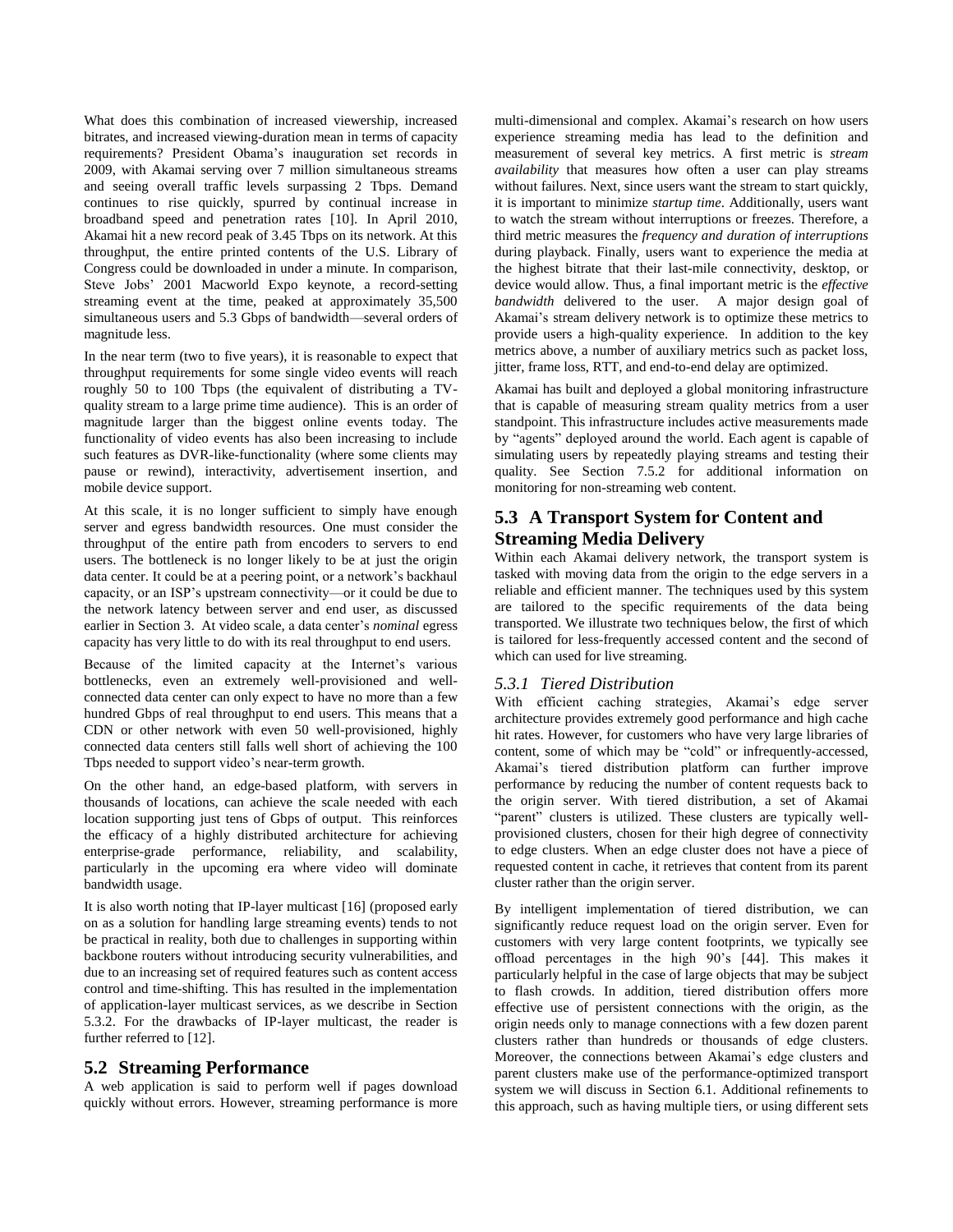of parents for different content, can provide additional benefits for some types of content.

#### <span id="page-7-1"></span>*5.3.2 An Overlay Network for Live Streaming*

Due to their unique requirements, many live streams are handled somewhat differently than other types of content on the Akamai network. Once a live stream is captured and encoded, the stream is sent to a cluster of Akamai servers called the *entrypoint*. To avoid having the entrypoint become a single point of failure, it is customary to send copies of the stream to additional entrypoints, with a mechanism for automatic failover if one of the entrypoints go down. Within entrypoint clusters, distributed leader election is used to tolerate machine failure.

This transport system for live streams then transports the stream's packets from the entrypoint to a subset of edge servers that require the stream. The system works in a publish-subscribe model where each entrypoint publishes the streams that it has available, and each edge server subscribes to streams that it requires. Note that the transport system must simultaneously distribute thousands of live streams from their respective entrypoints to the subset of edge servers that require the stream. To perform this task in a scalable fashion an intermediate layer of servers called *reflectors* is used. The reflectors act as intermediaries between the entrypoints and the edge clusters, where each reflector can receive one or more streams from the entrypoints and can send those streams to one or more edge clusters. Note that a reflector is capable of making multiple copies of each received stream, where each copy can be sent to a different edge cluster. This feature enables rapidly replicating a stream to a large number of edge clusters to serve a highly-popular event. In addition to the scaling benefit, the reflectors provide multiple alternate paths between each entrypoint and edge cluster. These alternate paths can be used for enhancing end-to-end quality via path optimization as described below.

The goal of the transport system is to simultaneously transmit each stream across the middle mile of the Internet with minimal failures, end-to-end packet loss, and cost. To achieve this goal, the system considers the multiple alternate paths available between entrypoints and edge server clusters and chooses the best performing paths for each stream. If no single high-quality path is available between an entry point and an edge server, the system uses multiple link-disjoint paths that utilize different reflectors as the intermediaries. When a stream is sent along multiple paths, the packet loss on any one path can be recovered from information

sent along the alternate paths. The recovery is performed at the edge server and results in a "cleaner" version of the stream that is then forwarded to the user. The transport system also uses techniques such as prebursting, which provides the user's media player with a quick burst of data so that stream play can start quickly (reducing startup time). For a comprehensive description of the transport system architecture for live streams, the reader is referred to [\[24\].](#page-17-19)

Efficient algorithms are needed for constructing overlay paths, since the optimal paths change rapidly with Internet conditions. The problem of constructing overlay paths can be stated as a complex optimization problem. Research advances on solving this problem in an efficient, near-optimal fashion using advanced algorithmic techniques such as LP-rounding can be found in [\[7\].](#page-16-11)

# <span id="page-7-0"></span>**6. HIGH-PERFORMANCE APPLICATION DELIVERY NETWORKS**

As websites have become increasingly dynamic, the ability to improve the performance of applications and other non-cacheable content has become critical. We take two complementary approaches to this, both based on first connecting end users to nearby Akamai servers. The first approach is to speed up longhaul Internet communications by using the Akamai platform as a high-performance overlay network [\[5\]\[35\].](#page-16-12) The second approach pushes application logic from the origin server out to the edge of the Internet. These approaches work in concert to improve application performance, reliability, and scalability. Some customer use cases are presented in Section [9.2.](#page-15-0) We now look at each in more detail.

# <span id="page-7-2"></span>**6.1 A Transport System for Application Acceleration**

The transport system for Akamai's application delivery network relies on the use of Akamai's highly distributed edge servers as a high-performance overlay network that makes wide-area Internet communications faster and more reliable. In particular, the communications between any two Akamai servers can be optimized to overcome the inefficiencies we discussed in Section [3](#page-1-1) through a number of techniques including path optimization and protocol enhancements.

This transport system is applicable to many types of situations: accelerating non-cacheable customer content and applications, retrieving content (or performing freshness checks) from the



<span id="page-7-3"></span>**Figure 4: With real-time path optimization, Akamai helps customers avoid connectivity problems such as those depicted here, arising from the Middle East cable cuts.**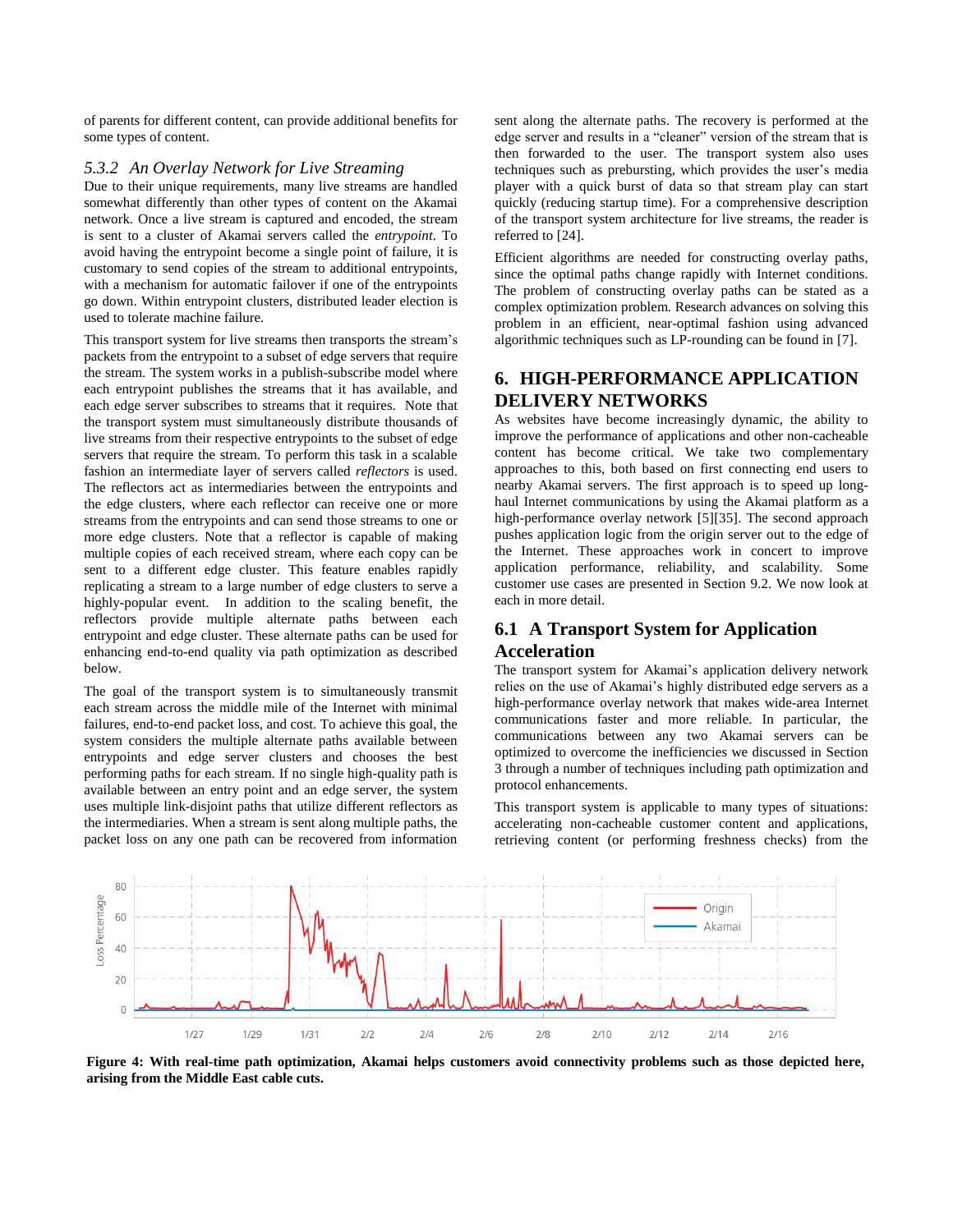origin server, and various types of communications internal to the Akamai network as well. In a typical scenario, the end user is first mapped to a nearby server. That server then uses the highperformance overlay to cross the Internet, reaching an Akamai machine near the enterprise's origin server. Typically, the Akamai server will be in the same network or even the same data center as the enterprise origin, so latencies between the two are very low.

The overlay uses several techniques to improve performance by reducing both the number of round trips and the round trip time needed for any given communication. These techniques, described below, all represent areas of ongoing performance research:

**Path optimization**. In Section [3,](#page-1-1) we listed some of the limitations of BGP and the reasons why the routes it defines are often less than optimal. In many cases, better performance can be achieved by sending traffic via an alternate path—*i.e.* by directing it through an intermediate server on the Akamai network. Similar to approaches described in [\[17\],](#page-16-13) [\[37\],](#page-17-20) [\[36\],](#page-17-21) and [\[38\],](#page-17-22) Akamai leverages its distributed network as an Internet overlay. Internet topology and performance data from Akamai's mapping system (described in Section [7.2\)](#page-11-0) are used to dynamically select potential intermediate nodes for a particular path. Then, depending on the scenario, the Akamai network may conduct races to determine which path to use, or it may send communications over multiple paths for added resiliency.

In [\[34\],](#page-17-2) analysis of global data collected from the Akamai network reveals that many paths, particularly in Asia, can experience a 30-50% performance improvement when using the overlay.<sup>7</sup> Related research [\[6\],](#page-16-4) [\[38\]](#page-17-22) has noted similar results, albeit in non-commercial settings across networks of much smaller scale. Note that in addition to performance improvements, the overlay also increases reliability of communications by offering alternative paths in case connectivity should become severely degraded for the direct path. [Figure 4](#page-7-3) shows how Akamai maintained high connectivity for customers during the 2008 cable cuts that caused widespread Internet outages in the Middle East, Asia, and Africa.

- **Packet loss reduction**. For latency-sensitive applications including highly interactive websites employing technologies such as AJAX or high-bitrate video streaming, TCP can introduce significant delays when retransmitting lost packets and initiating connections. The same multi-path technology used for path optimization can be used for redundancy, and when combined with forward error correction techniques in an approach similar to [\[31\],](#page-17-23) offers significant packet loss reduction with minimal overhead and without increasing latency, even for congested paths.
- **Transport protocol optimizations**. Performance gains can also be had by overcoming some of the inefficiencies in TCP and HTTP for long distance Akamai-to-Akamai server communications. Not being constrained by client software adoption rates for internal communications, a proprietary

 $\overline{a}$ 

transport-layer protocol is used between its servers to make use of such techniques as:

- Using pools of persistent connections to eliminate connection setup and teardown overhead.
- Using optimal TCP window sizing based on knowledge of real-time network latency conditions. For example, by increasing the initial window when throughput is known to be good, an entire communication can often be sent within the initial window, avoiding the need to wait for an acknowledgement. Larger windows can also result in increased throughput over long-distance communications.
- Enabling intelligent retransmission after packet loss by leveraging network latency information, rather than relying on the standard TCP timeout and retransmission protocols. For example, retransmission timeouts can be set aggressively shorter when throughput is expected to be good.

These protocol optimizations work symbiotically with the transport system's path optimizations. Much of TCP's overhead is due to its focus on reliability under uncertain network conditions. Since path optimization provides a highperformance path, the transport-layer protocol can be much more aggressive and efficient.

Moreover, some of these optimizations can be used not only for Akamai server-to-server communications but also for direct communications to end users based on the platform's knowledge of last mile throughput and client capabilities. If the end user has broadband access, the Akamai edge server can again be aggressive in its choice of initial window sizes and retransmission timeouts.

**Application optimizations**. There are a number of application-layer techniques that can also be used to help boost Web application responsiveness for end users. For example, while delivering an HTML page to a user, the Akamai edge server can also parse and *prefetch* any embedded content (from cache or from the origin server, as appropriate), to ensure that it is already in memory when the user's browser requests it. Thus, even if the embedded content is uncacheable or long-tail (less likely to be in cache), the user experiences responsiveness as if the site were hosted at the local edge server. Akamai edge servers can also follow embedded links and prefetch the associated content. Customer business rules dictate the when and how this should be done.

Content compression, where appropriate, is another example of an optimization that reduces the number of TCP roundtrips from origin to edge server, as well as edge server to end user (where supported by the browser). Generally, any highly-compressible content, such as HTML, Javascript, or style sheets, that is more than a few KB in size can benefit from compression. <sup>8</sup> The performance benefits are particularly

l

<sup>7</sup> These improvement percentages are for small transactions. We will see later that large file transfers show substantially greater numbers.

<sup>8</sup> Content less than 4.2 KB in size is small enough to fit into 3 data packets, which is the default size of the initial TCP congestion window. Content this size does not benefit as much from compression as it can already be sent without any roundtrips (*i.e.,* without waiting for TCP acknowledgements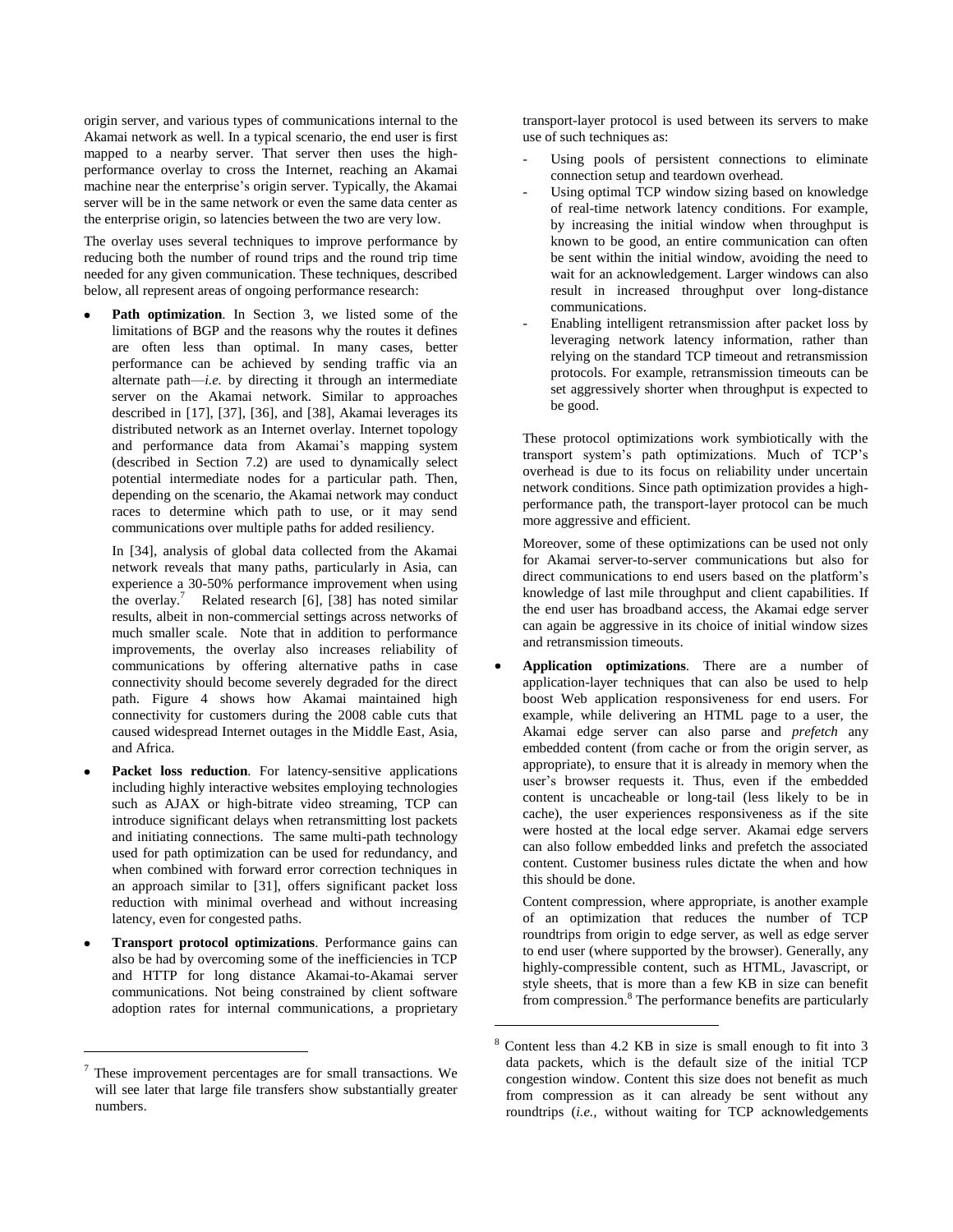pronounced for end users with slow or high latency connections.

Additional application logic can also be implemented by edge servers, such as authentication or serving different versions of a page based on attributes of the client. More details of this are covered in Sectio[n 7.1.](#page-10-0)

Note that the path and protocol optimizations here accelerate communications in both directions and are therefore ideal for content uploads as well as downloads. Moreover, they are not limited to Web-based applications; Akamai uses similar technologies to accelerate other IP-based enterprise applications such as interactive Web conferencing, virtualized applications (*i.e.,* running over Citrix ICA or Microsoft RDP protocols), large file transfers over SFTP or SSH, and email, as well as other enterprise applications delivered via SSL VPN.

Finally, it is important to realize that the highly distributed nature of the Akamai network is key to the efficacy of the overlay network because the end points of the highly optimized long-haul tunnel are located very close to the origin and the end user. This means virtually the entire communication from origin to end user is optimized, and the brief hops on either end are extremely low latency due to the short distance. In practice, this makes for good long-distance performance—for large files, for example, origin server downloads that go over the high performance overlay can perform nearly as well as files delivered from cache because the overlay is able to deliver the file from origin to edge server as quickly as the edge server can deliver to the end user.

### **6.2 Distributing Applications to the Edge**

While the application transport system is able to speed up communications over the wide-area Internet, the ultimate boost in performance, reliability, and scalability comes when the application itself can be distributed to the edge. Akamai introduced such capabilities on its platform nearly a decade ago with its EdgeComputing™ services, which include the capability for companies to deploy and execute request-driven Java J2EE applications or application components onto Akamai's edge servers. Akamai EdgeComputing takes cloud computing to a level where application resources are allocated not only on-demand but also near the end user. The latter piece (*i.e.,* proximity near the end user) is critical to performance yet still missing from most cloud computing services today.

Implementing a platform capable of EdgeComputing services requires overcoming a number of interesting technical challenges, including session management (and replication across machines), security sandboxing, fault management, distributed loadbalancing, and resource monitoring and management, as well as providing the appropriate testing and deployment tools. Akamai's approach to these issues and general implementation are covered in some detail in [\[15\],](#page-16-14) so we refer the interested reader there.

Not all types of applications can run entirely on the edge; those that rely heavily on large transactional databases will often require significant communication with origin infrastructure. However, many types of applications (or portions of applications) can

 $\overline{a}$ 

benefit significantly from EdgeComputing. We summarize some categories of use cases fro[m \[15\]:](#page-16-14)

- **Content aggregation/transformation**. These are relatively basic applications that do not require a transactional database. They simply collect content from Web services or other sources and reformat them for display (eg, using XSLT).
- **Static databases**. Product catalogs, store locators, site search, and product configurators are examples of applications that use fairly static databases and can be run entirely at the edge.
- **Data collection**. Many applications requiring forms or other user input can be handled on the edge, with data batched and sent to the origin asynchronously. For example, with a polling application, edge servers could store data locally and send results back to an origin server (or to Akamai's storage system) in a few, larger chunks rather than many individual requests. Data validation and other types of basic logic can be executed by the edge server, without origin server involvement. This approach of aggregating content can reduce origin server load by several orders of magnitude.
- **Complex applications**. Even with applications that require real-time database transactions, running presentation layer components of the application on the edge can still offer performance benefits, as origin server communications can be streamlined to include only raw data rather than full HTML pages. For example, the origin can generate a small dynamic page that references larger cacheable fragments, enabling the final HTML page to be assembled and served at the edge using Akamai's ESI (Edge Side Includes)<sup>9</sup> technology.

In practice, we find that EdgeComputing customers not only benefit from the uniquely high levels of performance, scalability, and fault tolerance this model offers, but also from the ability to develop and deploy their applications more quickly—with much less worry about capacity planning, provisioning infrastructure, and architecting for scalability.

### <span id="page-9-0"></span>**7. PLATFORM COMPONENTS**

 $\overline{a}$ 

Now that we have seen some of the different ways in which the Akamai platform enables the deployment and delivery of highly scalable web applications, we can take a closer look at the system components we first introduced in Section [4.2.](#page-3-1) We have already examined one of the components, the transport system, at some depth across the different types of delivery networks. We now take a closer look at the other system components. The accompanying [Figure 5](#page-10-1) provides an architectural overview of the major components we will be discussing, although this list is by no means exhaustive.

from the receiver), although pipelined HTTP requests make it possible to see additional benefit from compression of even the smallest of content.

<sup>9</sup> Similar to SSI (Server Side Includes), Akamai ESI provides a scripting language that can be executed by Akamai servers, enabling the dynamic assembly of pages at the edge. For more information, see [http://www.akamai.com/html/support/esi.html.](http://www.akamai.com/html/support/esi.html)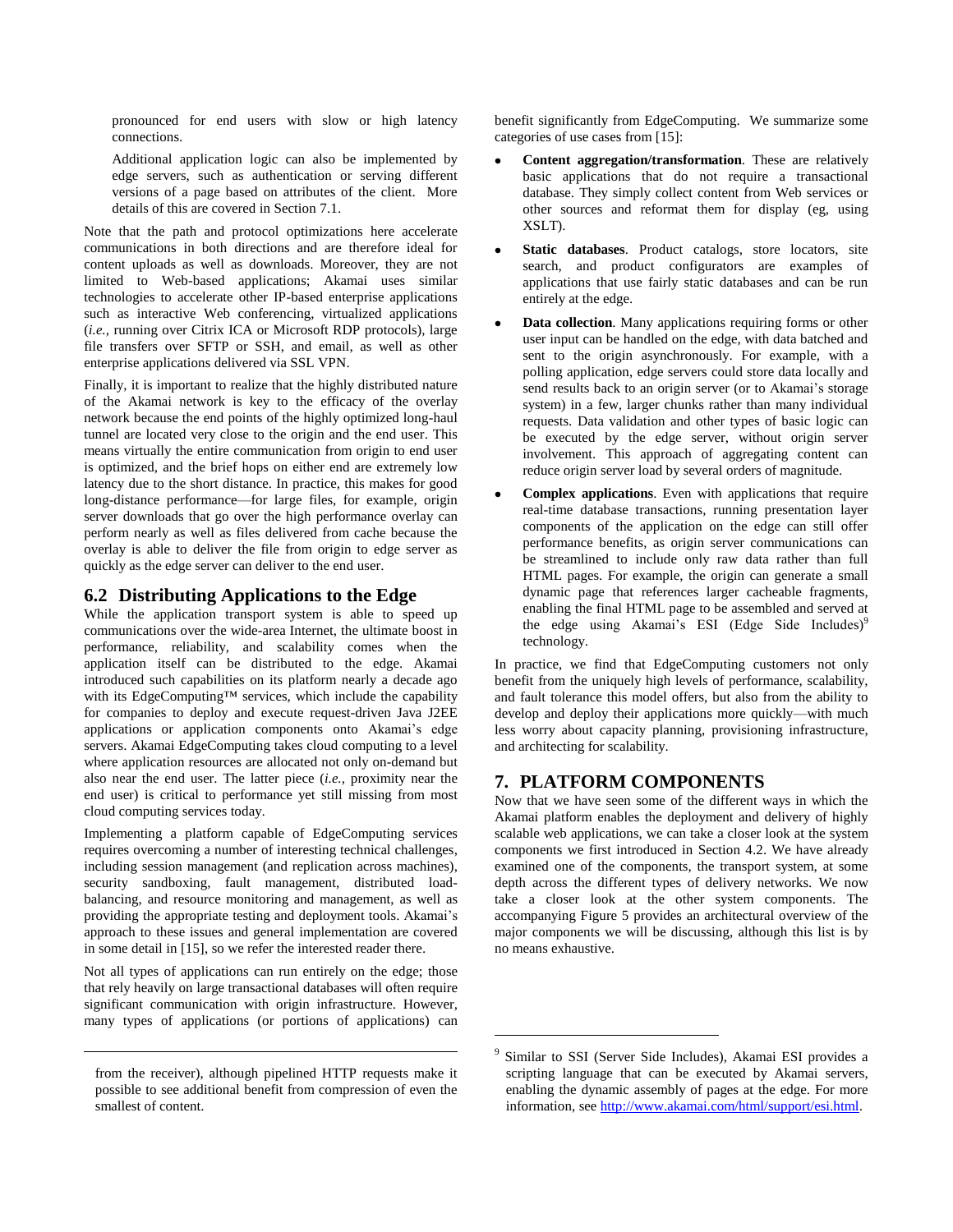### <span id="page-10-0"></span>**7.1 Edge Server Platform**

Akamai's edge servers are responsible for processing end user requests and serving the requested content, as well as for acting as intermediaries in our overlay network. The platform offers a rich set of functionality and content-handling features, developed over a decade of experience working with and supporting many of the most sophisticated websites and applications on the Internet. These controls not only ensure correct application behavior as experienced by the end user, but also optimize the performance of applications under different scenarios.

An important feature of the edge server platform is its tremendous configurability via *metadata configuration*, which allows enterprises to retain fine-grained control in applying the platform's various capabilities to the handling of their content.

As an example, a single virtual host (with a single DNS hostname) often contains a wide range of content with different characteristics. Some paths on the host may be configured as highly dynamic non-cacheable content that uses a customers' application-tier as an origin. At the same time, other paths may

correspond to static objects served from Akamai's storage system. Authentication and other security policies may be configured for select paths while other paths may be configured to modify particular HTTP request and response headers.

Below we list several categories of edge server capabilities to give an idea of the types of functionality controlled by metadata:

- **Origin server location** and content path (which may be different from the URL path given to the end user).
- **Cache control**, including whether and how long to cache an object or part of an object. A number of different cache consistency and invalidation policies are available to suit different classes of content.
- **Cache indexing.** Customers have the ability to specify what to include in the cache index for an object—for example, whether to include a query string, ignore part of the URL path, or disregard case, in order to maximize the cacheability of their content while maintaining correctness.



<span id="page-10-1"></span>**Figure 5: System components of the Akamai platform.**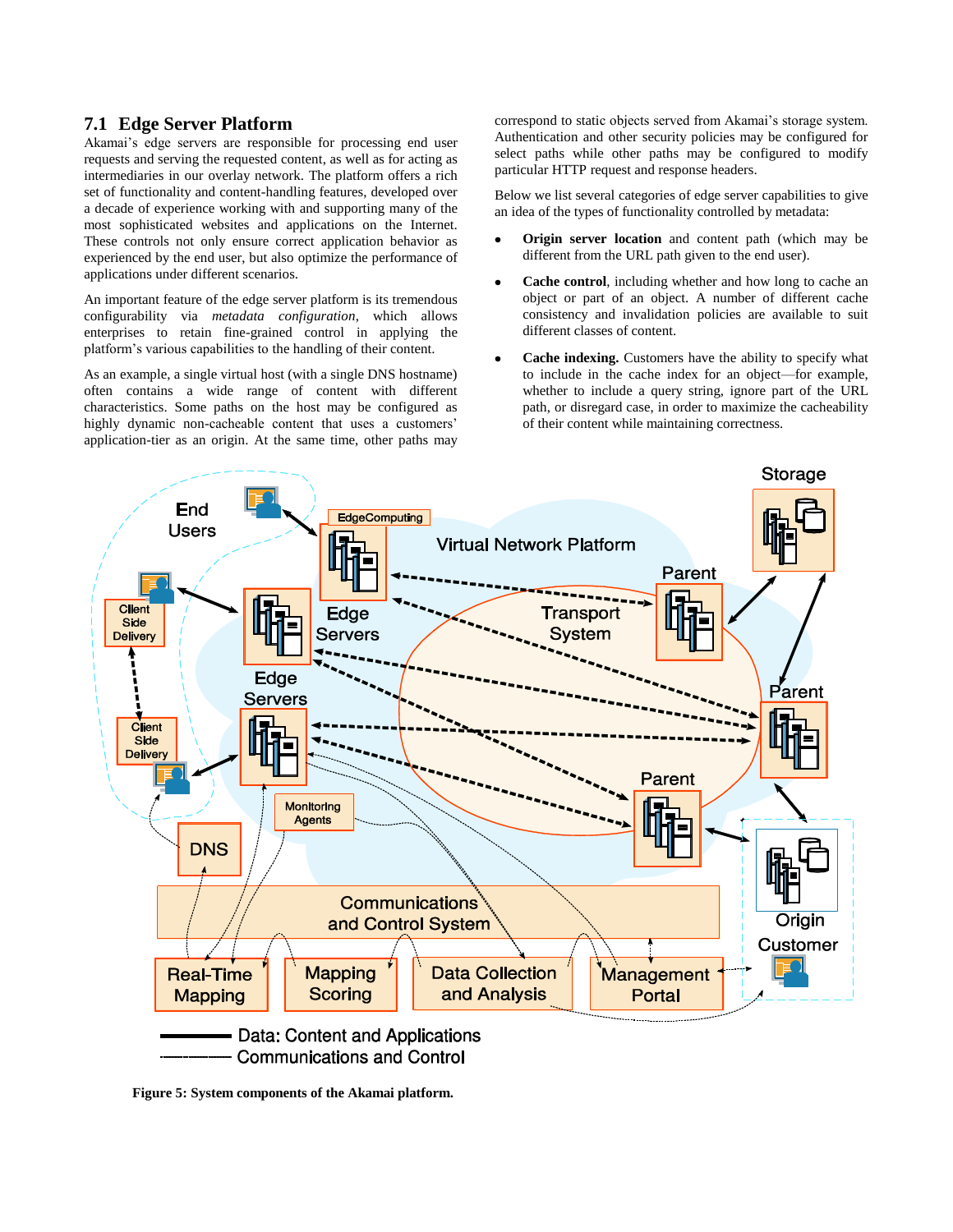- **Access control**. Numerous authentication and authorization mechanisms are available to control access to or vary content. These include distributed mechanisms (such as validating cookies or client certificates at the edge) as well as centralized mechanisms that can query an origin authentication server.
- **Response to origin server failure**. In the event of origin server failure, customers may indicate whether or not to deliver (potentially stale) content from cache, to use a backup origin server, or to serve static content from the Akamai storage system. Timeout lengths and back-off parameters are configurable as well.
- **Header alteration**. Edge servers can add, delete, or rewrite HTTP request and response headers, such as those containing cookies. This can be used to pass information to origin servers and custom clients, interact with cookies, manage downstream caches, and work around varying browser behaviors, for instance.
- **EdgeComputing**. As noted above, the Akamai platform offers functionality that allows enterprises to run application logic on the edge servers. With metadata configuration, some URLs might be configured to dynamically assemble a page from fragments using Akamai ESI (Edge Side Includes), transform a response using XSLT, or pass a request off to a Java application server on the edge.
- **Performance optimization**. Numerous features have been developed to maximize performance under different conditions and for different classes of applications or content. These include major features such as tiered distribution and overlay path optimization, tuning TCP parameters on a per-connection basis, and asynchronous prefetching and refreshing of content. Many other configuration options are provided to tune performance for different applications and workloads.

The metadata system allows these features to be separately configured based on matching request and response attributes. While the simplest matches are on URL path components, file extensions, and request methods, more advanced metadata matches can change behavior based on attributes including enduser geographic location, connection speed, HTTP request and response headers, cookie values, and many others.

While the platform does support a limited number of in-band metadata features to be specified through Akamai-specific HTTP origin response headers, the primary means of metadata specification is via XML configuration files that are distributed throughout Akamai's network using the communications and control system discussed in Section [7.3.](#page-12-0) This out-of-band mechanism offers greater security and ease of integration while providing a tremendous degree of control. Metadata configuration can be set across an entire website, a portion of the site, a specific category of content, or even for individual files.

Metadata configurations are easy to update and can be pushed out to the network safely and rapidly. An end-to-end staging environment is provided to enable testing of metadata changes prior to pushing them to production, and changes to the production environment are incrementally phased out with automatic testing and monitoring in between phases.

The architecture is easily extensible, making it simple to evolve platform functionality to meet customers' changing needs. Common metadata best practices are exposed through templates that make it straightforward to configure the desired behavior without worrying about all of the details.

Edge server metadata also supports the use of variables to extend its flexibility. Variable values can be extracted from request and response attributes, transformed, and then later used. As one example, variables might be extracted out of a query string to be used as components of the page's cache key, or as part of dynamic page assembly with ESI.

As with all Akamai platform system components, there is tremendous fault tolerance built into the edge server platform, to achieve its goal of continuing to successfully handle end user requests regardless of failures—whether at the machine, data center, network, or inter-network level. We will delve into this more deeply in the next section, as the mapping system plays a key role in the fault tolerance of the edge server platform.

### <span id="page-11-0"></span>**7.2 Mapping System**

Akamai's mapping system is the platform's global traffic director: it uses historic and real-time data about the health of both the Akamai network and the Internet at large in order to create maps that are used to direct traffic on the Akamai network in a reliable, efficient, and high performance manner.

There are two main parts to this system: scoring and real-time mapping. The scoring system first creates a current, topological map capturing the state of connectivity across the entire Internet. More precisely, the map divides the Internet into equivalence classes of IP addresses and represents how (and how well) they connect to each other. This requires collecting and processing tremendous amounts of historic and real-time data—including pings, traceroutes, BGP data, logs, and IP data, collected cumulatively over the years and refreshed on a continual basis. Network latency, loss, and connectivity are monitored at a high frequency, enabling immediate response to Internet faults and changes in performance.

The real-time mapping part of the system creates the actual maps used by the Akamai platform to direct end users (identified by the IP addresses of end users and their name servers) to the best Akamai edge servers to respond to their requests. This part of the system also selects intermediates for tiered distribution and the overlay network. This assignment happens in two main steps:

**Map to cluster**. First, a top-level map selects a preferred edge server cluster for each equivalence class of end users assigning each small fragment of the Internet to one of the thousands of Akamai edge server locations. This mapping typically is based on a number of factors, including information from the scoring system (including topological information such as geographic and network/AS proximity between clusters and end users), real-time loss and latency, real-time capacity and demand information, class of traffic (for example, to ensure that disparate needs of latencysensitive and large-footprint traffic are met), and real-time information about cluster health. These maps are updated roughly every minute to capture current conditions. If a connectivity problem between a cluster and a set of end users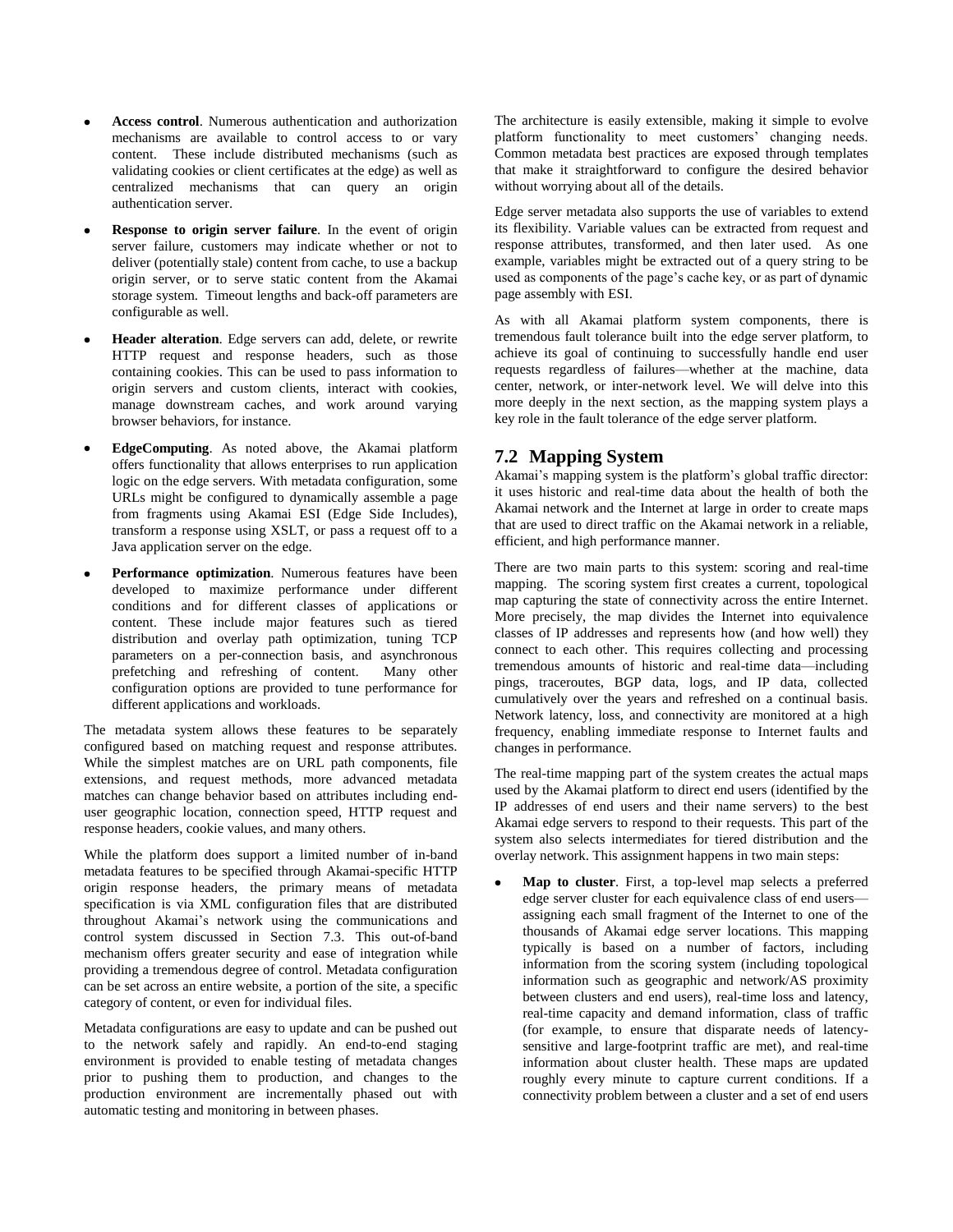is observed, for example, those end users will be directed to clusters that will provide them better performance. A feedback control system tracks load, capacity, and demand along multiple dimensions and ensures that the demand sent to any given cluster will not cause the load in that cluster to exceed any of its capacity targets.

**Map to server**. Once assigned to a specific cluster, a lowlevel map within the cluster directs the user to a specific machine, based on factors including the likelihood of that machine to have the requested piece of content in cache. It is desirable to maintain locality within clusters (mapping requests for the same piece of content to the same machine), as this improves performance and makes efficient use of cache space. The challenge is to do so in a dynamic environment that also factors in load changes and machine failures. Akamai's pioneering research in this area began with consistent hashing in [\[21\]](#page-17-24) and [\[22\]](#page-17-25) over a decade ago, and has evolved significantly from that point.

When hardware and network faults are identified (such as a failing hard drive on a server), the failed edge servers are "suspended" and will finish up processing in-progress requests but will not be sent any additional end users until the fault has been resolved. A more detailed example is provided in Sectio[n 8.](#page-14-1)

The mapping system itself is a fault-tolerant distributed platform that is able to survive failures of multiple data centers without interruption. The scoring and map-to-cluster portions of the system run in multiple independent sites and leader-elect based on the current health status of each site. The map-to-server portions of the system run on multiple machines within each target cluster. All portions of the system, including monitoring agents and DNS servers, communicate via a multi-path overlay transport (described in more detail in Section [7.3\)](#page-12-0) that is able to tolerate network faults.

Because the efficacy of the mapping system is important to the overall performance of Akamai's system, there is continuous research and development being performed to advance and refine it. This includes ongoing work to improve the quality of scoring data inputs, improve locality for large-footprint content, address shifts in Internet architecture, develop new methods for enhanced fault-isolation, and optimize the performance of system components to enable even faster response times.

One example of such a refinement is work that was done to enhance the servers' abilities to adjust their own capacity inputs to the mapping system based on self-monitoring of resource utilization. This enables heterogeneous hardware, running different types of applications, to be utilized more efficiently throughout the network.

The sheer volume (and frequency) of data being processed in the mapping system also presents a challenge. During an early system redesign, analysis of the initially proposed design indicated that the amount of data that would need to be collected and communicated would have exceeded the amount of end user traffic being served. Much work has been done since, and continues to be done, to reduce this data communication burden while retaining all information essential to high-quality mapping.

### <span id="page-12-0"></span>**7.3 Communications and Control System**

The Akamai platform uses several different models for internal communications, each presenting its own challenges within the context of a highly distributed Internet platform. For all of these systems, we face key challenges of scale (communicating with and controlling a network of over 60,000 machines) and reliability (particularly in communication, as some Akamai clusters have great connectivity and performance to their end users, but poor connectivity to the rest of the Internet).

We expand on a few example systems here:

- **Real-time distribution of status and control information.**  Here we have small messages that need to be propagated throughout the network in real time, such as for the mapping system's inputs and outputs (load, health, connectivity, and control information). For these, we use a publish/subscribe model with multi-path tiered fan-out architecture. Publishers announce to a set of globally distributed intermediate nodes. Subscribers can subscribe to one or more of these intermediates. This multi-path architecture minimizes latency while enabling scaling and tolerance of network faults.
- **Point-to-point RPC and Web Services.** In many of the cases where systems need highly reliable and low latency point-to-point communications, such as for Web Services, we are able to utilize the Akamai high-performance overlay (described in Section [6.1\)](#page-7-2) to improve reliability and performance, even in the face of network problems.
- **Dynamic configuration updates.** Many Akamai system components need to receive frequent configuration updates with low latency, sometimes as frequently as every few minutes. One example of this is the customer metadata configuration files used to configure the edge server platform, as described in Section [7.1.](#page-10-0) Key design goals here include version consistency across the network (including graceful handling of connectivity issues and machines that can fail and restart at any time), reliability and scalability of the system, and a mechanism for ensuring that propagated changes do not adversely affect the network. Our approach is to publish the data to a set of highly-available storage servers that use quorum-based replication to "accept" an update. To achieve scale and low latency in distribution, updates are then propagated throughout the network using Akamai's own content delivery services. Finally, configuration rollouts are automatically phased, with health checks performed at each step, to protect the network. Further details, including the vector-exchange-based acceptance algorithm and the index merging recovery mechanism, are covered in [\[39\].](#page-17-26)
- **Key Management Infrastructure**. There is a strong desire to keep sensitive cryptographic keys, such as those used for SSL, from ever touching the disks of machines. Akamai's key management infrastructure performs extensive security audits of machines prior to distributing keys to software on those machines. Multiple key distribution servers (which use PAXOS to coordinate their database replication) allow machines to obtain audits and keys even in the face of network problems. Machines which have not yet received keys will automatically suspend themselves and will not be included the mapping system's maps.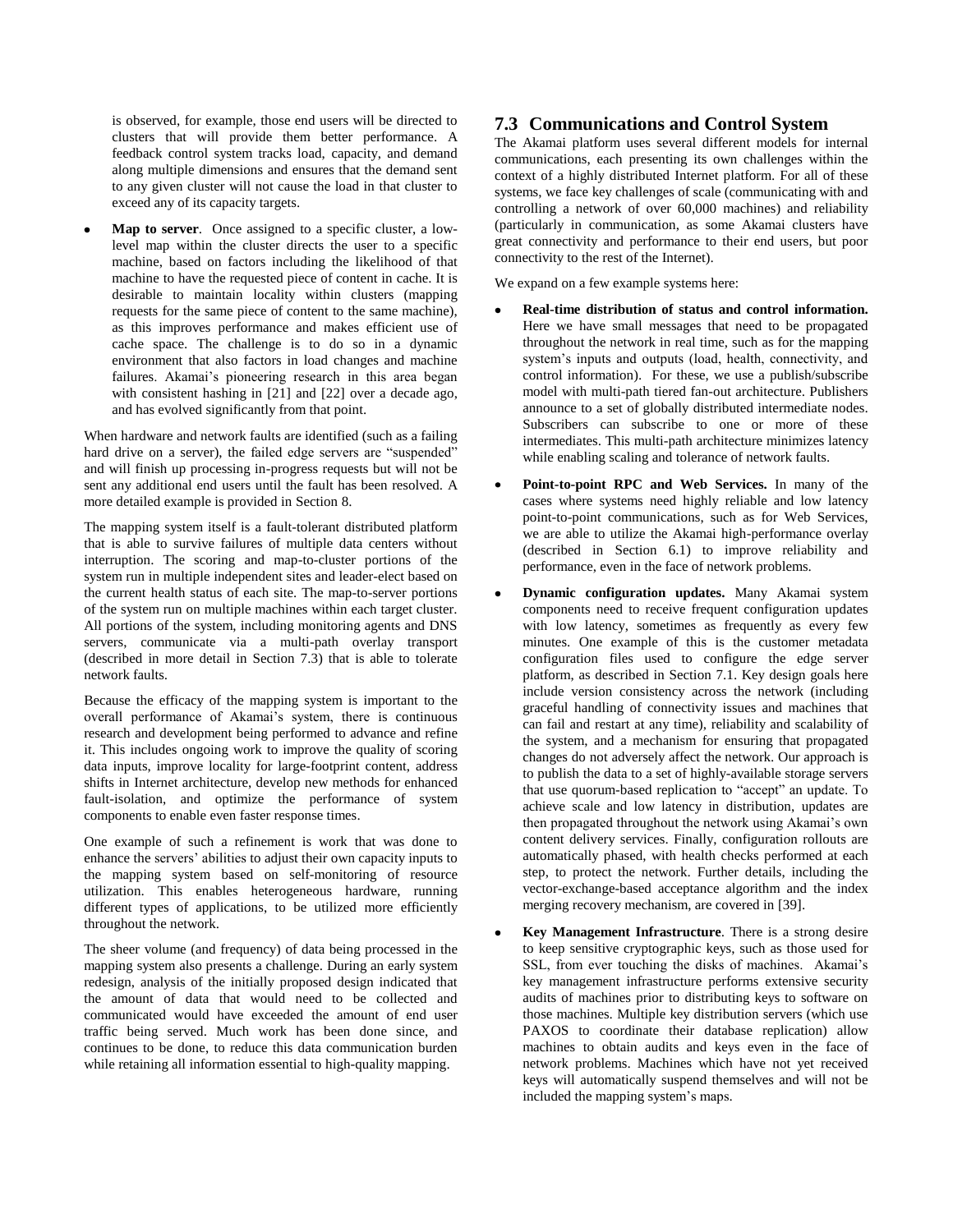**Software and Machine Configuration Management**. Akamai's system for distributing software and system configuration information throughout its network is designed to handle the heterogeneous and distributed nature of the platform. A key requirement is that machines must converge to have the correct software and system configuration, even in the face of roll-backs and missing update steps that may have resulted from connectivity problems. As part of each machine's software and system configuration update, the desired state of the machine is constructed and then compared against the running state. The system then takes any actions necessary to make the running state match the desired state, such as updating software components. Due to the design-for-reliability principle, software updates can be made with no visible external impact—for example, a machine requiring an update will be suspended so that new requests will be directed to other servers, and the machine will then restart its services after in-progress requests have completed.

### **7.4 Data Collection and Analysis System**

The Akamai platform also makes use of several different data collection and analysis mechanisms, all of which share the common design challenges of scalability and fault tolerance. These mechanisms include:

- **Log collection.** Customers' business requirements often dictate a need for their raw log files, and Akamai also relies on log files for billing its customers. Routinely serving well over 10 million HTTP requests per second translates into needing to process well over 100 TB of logs per day. Compressed logs are reliably aggregated to a set of clusters which have processing pipelines to validate and filter them. Attributes of selected logs are then passed on to systems that can include processing for analytics, loading into databases for historical reporting and billing, and/or delivery to customers.
- **Real-time data collection and monitoring**. Akamai's *Query* system is a distributed real-time relational database that allows for near real-time monitoring of status information across the distributed network. Status data is provided by nearly every software component in the Akamai platform in the form of table rows, and these rows are then aggregated into thousands of tables within the Query system. Query supports a standard SQL interface for enabling arbitrary, adhoc queries on the data, rather than having to define questions of interest ahead of time. We refer the interested reader to [\[36\]](#page-17-21) for more information on Query's architecture and capabilities.

Akamai makes heavy use of Query for both monitoring and alerting. For example, network-wide invariants can be expressed as SQL statements (e.g., "no more than N machines should be exhibiting some system behavior within a geographic region at the same time as some other system behavior is occurring") with any returned rows resulting in alerts for further investigation within our operations centers. Other SQL statements (e.g., "95<sup>th</sup> percentile of resource utilization by certain processes, broken down by type of hardware and software version") can be used to extract complex aspects of system state for trending and analysis.

**Analytics and Reporting**. Akamai's analytics and reporting systems enable customers to view information about their site's traffic and performance. The system consumes outputs from the log collection, Query, and other systems, processing it into a format that enables multi-dimensional reporting. The most recent generation of the system uses a modified MapReduce framework to extract various attributes and submits the data into a fault-tolerant, column-oriented database system. Customers can then utilize a reporting interface to construct and issue multidimensional queries against the database to gain insight into their site traffic, user demographics, and network performance.

### **7.5 Additional Systems and Services**

The Akamai platform includes a number of other highly scalable, high availability infrastructures that we will not discuss in detail here, though each plays an important role in the services offered to Akamai's customer base.

#### *7.5.1 DNS*

DNS is an important part of most Internet applications, being used by end users to map from host names to IP addresses. DNS is also one of the primary mechanisms for interfacing with Akamai's mapping system, communicating decisions about which end users should be assigned to which Akamai clusters and machines. As such, Akamai has deployed a globally distributed system of highly-available authoritative DNS servers, both for answering dynamic answers based on Akamai mapping decisions, as well for providing static authoritative answers for customer zones. Akamai has taken numerous measures to ensure strong fault tolerance for its DNS system, utilizing multiple mechanisms to allow the system to both scale to high request rates and to provide excellent performance around the world.

This high availability system is also made available to customers as an authoritative DNS service. With this service, DNS zone contents are securely transferred from customers' master DNS servers, which would then no longer need to be exposed to end users. The contents are distributed to Akamai's global DNS infrastructure, which then handles the customers' DNS queries.

#### <span id="page-13-0"></span>*7.5.2 Monitoring Agents*

For monitoring network and website performance, Akamai has multiple globally distributed systems of monitoring agents. Various agents can perform pings, traceroutes, as well as requests via numerous Internet protocols such as HTTP. Tests are configured by both the mapping system (*e.g*., to map out the Internet and monitor loss and latency in real-time) and by customers (*e.g*., to measure website availability and performance, with results being fed into the analytics systems).

#### *7.5.3 Global Traffic Manager*

As customers often wish to have origin servers deployed in multiple locations for fault-tolerance and load-balancing, Akamai exposes a version of its mapping technology to its customers as a service. This Global Traffic Manager (GTM) service consists of agents at customer origin locations that monitor Internet performance and collect load information to feed into the mapping system. Answers are distributed to end users (or Akamai servers using these custom origins) via DNS, based on factors such as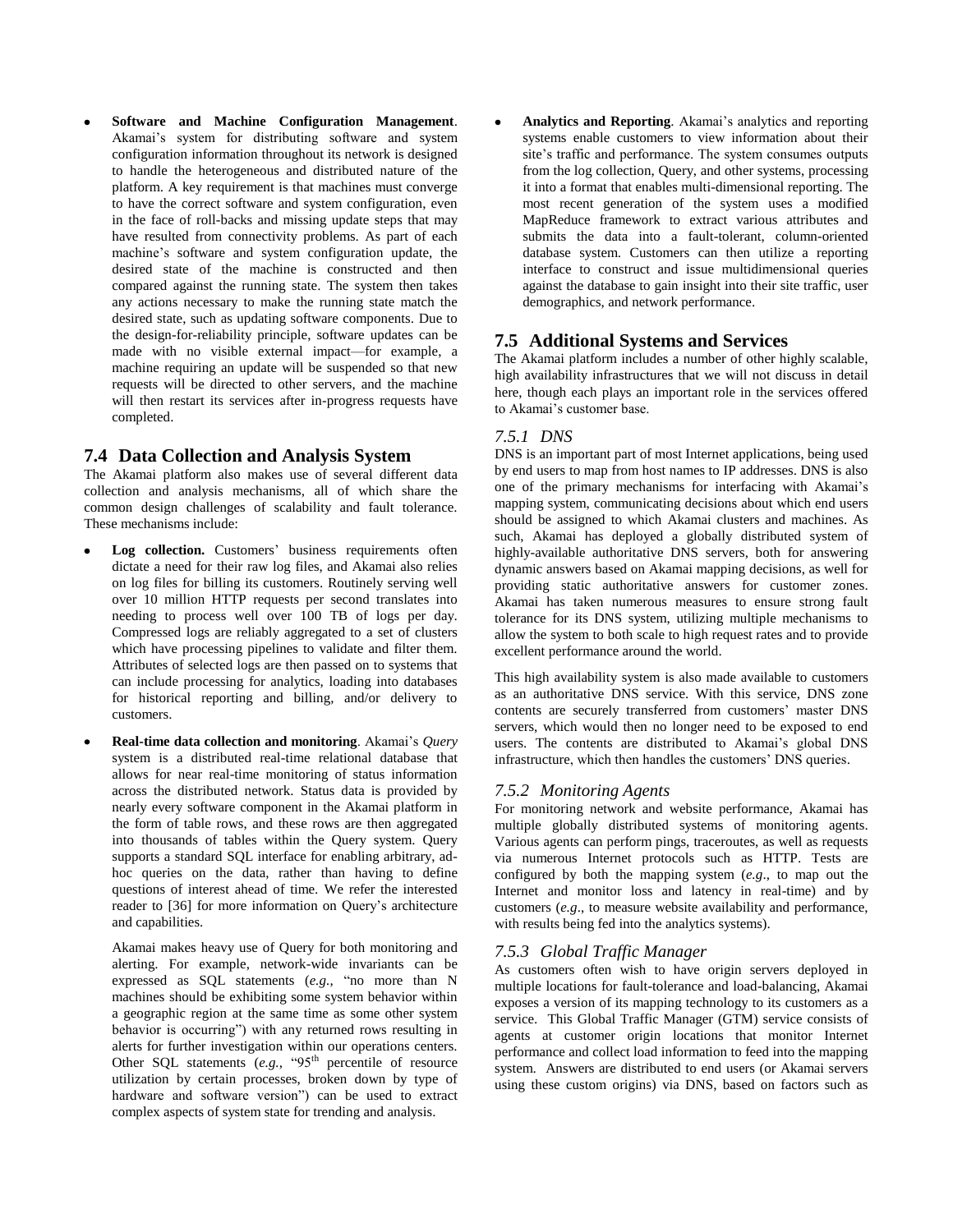load, network latency, geographic and network proximity, and customer business rules.

#### *7.5.4 Storage*

Akamai's platform includes a high-availability storage system. This system can be used as an origin server for many types of content, such as static objects, large media libraries, and backup sites. EdgeComputing applications can also use the storage system as a repository for some types of data. The storage architecture is designed to have no single point of failure; servers are deployed in clusters in multiple geographic locations, with both in-cluster and multi-cluster replication automatically provided. Multiple mechanisms are provided for uploading to the system, ranging from rsync-over-ssh to HTTPS POST.

#### <span id="page-14-0"></span>*7.5.5 Client Side Delivery*

As an additional approach to improving end user performance and reducing customer cost, Akamai provides a client side delivery system [\[3\]](#page-16-15) that can be used by customers. This includes clientside software (to be installed on end user machines) which securely communicates with distributed Akamai systems. Clientside web applications (running within the browser) can communicate locally with this client software to request content, such as for the distribution of large software packages. The client side delivery system behaves much like many peer-to-peer systems, but provides additional features required by enterprise customers. In particular, most enterprise customers care strongly about guaranteed performance and availability of their content, and they do not want to lose control or visibility over their content delivery. The client side delivery system achieves these goals: it leverages the rest of the Akamai platform to seed content, and is able to fall back to requesting content from the nearest Akamai servers when peers are not providing adequate performance. By integrating tightly with the Akamai edge server platform, client software is able to provide customers with control over and visibility into the distribution of their content, as well as guarantees about the integrity of the delivered content. As the client software communicates with an Akamai control-plane, decisions about which peers to communicate with can be made based in the Akamai mapping system's real-time understanding of Internet topology.

### *7.5.6 Management Portal*

Akamai's web-based management portal provides customers with a high-availability configuration and management platform allowing them to maintain control over and visibility into their content, applications, and traffic. Customers can view information such as traffic reports, network performance and packet loss, end user demographics, download completion rates, media play time/buffer time, and custom-defined reports. Other portal capabilities include self-provisioning, configuration (such as managing site metadata configurations or invalidating content), diagnostics, management, alerts, and reporting. The portal system is accelerated using Akamai's application delivery network, improving its performance and reliability for customers around the world.

### <span id="page-14-1"></span>**8. EXAMPLE: MULTI-LEVEL FAILOVER**

As we mentioned in Section [4.3,](#page-4-1) we take an approach similar to recovery-oriented computing throughout our platform design making the assumption that failures are an inevitable part of operation and the system must be able to operate regardless.

We now look briefly at a concrete application of this approach by examining how Akamai content delivery services maintain availability in a scenario of multiple component failures (more details are given in [\[1\],](#page-16-5) based on an older version of the system). To understand how this works, we must first look at the basic flow of an HTTP request to the Akamai network.

Initially, a DNS lookup is made to resolve the Akamai hostname. The DNS resolution takes several steps:

- The first request goes to generic TLD servers, which return Akamai Top Level Name Servers (TLNS) as authorities, generally with long DNS TTLs. The Akamai TLNS are globally distributed, using a mixture of IP Anycast and large clusters.
- The next query, to an Akamai TLNS, returns delegations with shorter DNS TTLs to a number of Akamai Low Level Name Servers (LLNS). The Akamai LLNS are typically located in close network proximity to the resolving name server.
- The final query, to an Akamai LLNS, returns edge server IP addresses based on both the cluster assignment and the low level map described above. These answers have very short TTLs so that changes to the mapping assignments (such as in response to failures or shifts in demand) can be rapidly distributed to end users.

The end user browser then makes an HTTP request to the edge server IP address to receive the content. If the content is not already in cache, the edge server retrieves it from the origin server and then delivers it to the end user.

Now consider the following types of failure:

- **Machine failure**: Within an edge cluster, Akamai implements high availability techniques we have evolved from principles similar to those in TCPHA [\[42\].](#page-17-27) This allows for virtually seamless response to machine failures, as another machine will start responding to the IP address of the failed machine. In addition, the low level map is updated every few seconds, redirecting new requests as appropriate to accommodate for the failure.
- **Cluster failure**: When an entire cluster fails or is experiencing unreliable connectivity, the cluster assignment from mapping is rapidly updated to no longer hand out clusters that have failed or which are experiencing connectivity issues.
- **Connectivity failure**: If connectivity between the origin server and the edge degrades, the platform detects this quickly and uses its path optimization technology to find good alternate paths through intermediate nodes on the Akamai platform.

Note that even if all of the above faults occurred simultaneously, the platform would still recover quickly.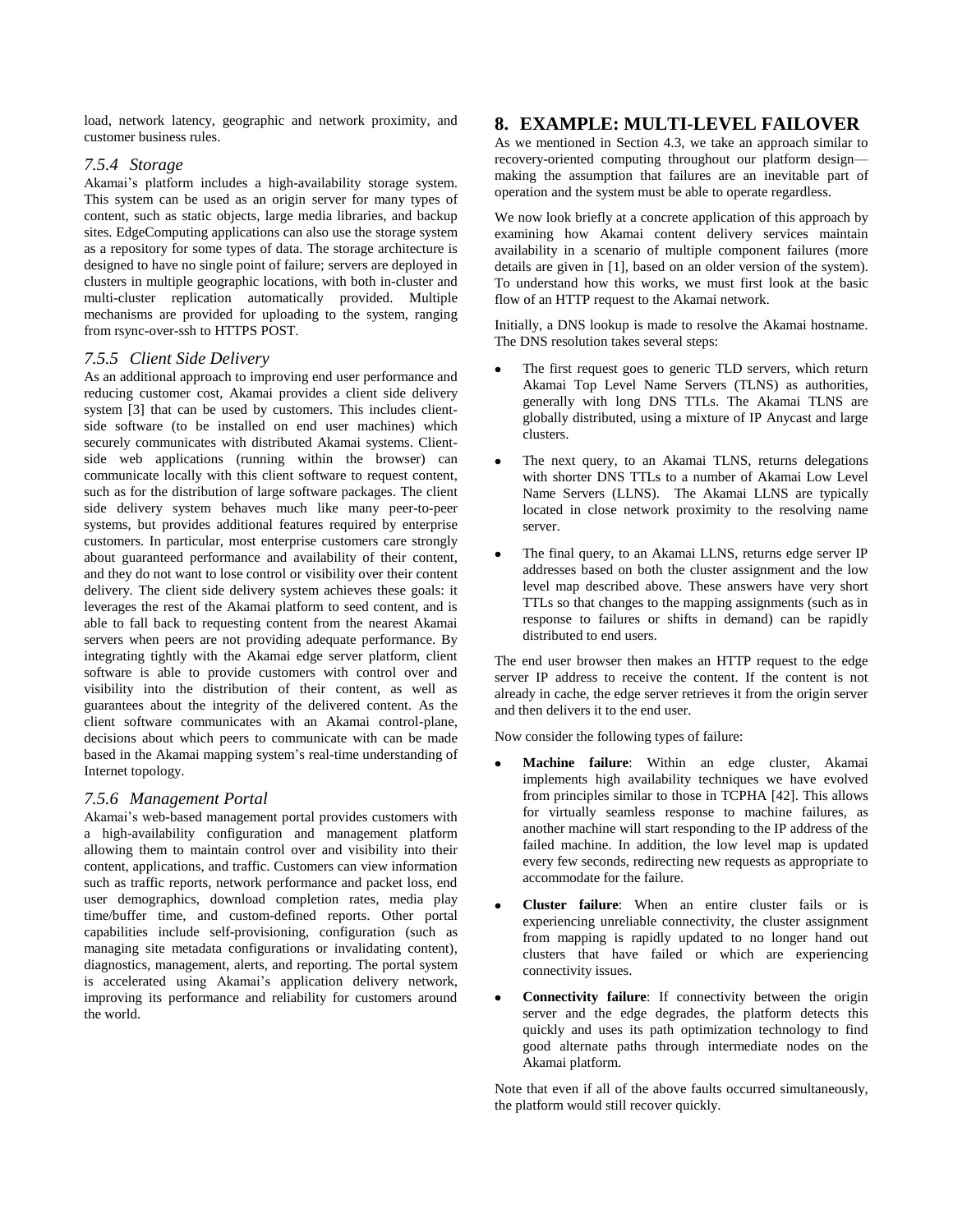In addition to the robust platform availability that is its direct goal, there are a couple of useful byproducts to the recoveryoriented design philosophy. The first is a significant reduction in the number of operations staff needed to manage the network. Because the network is designed with the assumption that components are failing at all times, staff do not need to worry about most failures nor rush to address them. Moreover, staff can be aggressive in proactively suspending components if they have the slightest concern, since doing so will not affect the performance of the overall system. Even though the operations staff is itself distributed across multiple sites, the human staff is not in the critical path for the operation of the network.

A second benefit is the ability to roll out software updates in a rapid and non-disruptive manner, as described in Section [7.3.](#page-12-0) Again, because the failure of a number of machines or clusters does not affect the overall system, zoned software rollouts can be performed quickly and frequently without disrupting services to Akamai's customers. Some interesting metrics relating to the two benefits we cite here are presented i[n \[1\].](#page-16-5)

### **9. CUSTOMER BENEFITS AND RESULTS**

Akamai customers can easily make use of multiple Akamai delivery networks within a single website, tailoring delivery methods to meet their application requirements. We now present a sampling of use cases which illustrate different ways in which our customers have implemented applications on the Akamai platform and the benefits they have achieved as a result. Many additional examples and case studies can be found at [\[2\].](#page-16-16)

# **9.1 Customer Examples for Content and Streaming Delivery**

Customer-cited benefits for content and streaming delivery include not only the revenue and brand enhancement benefits from improved performance and reliability, but also significant infrastructure cost savings, protection from DDoS attacks, and the ability to handle large flash crowds.

- **New York Post: 20X performance improvement.** The New York Post first came to Akamai after publishing an exclusive news story that generated huge traffic surge that overwhelmed its infrastructure. Akamai was able to complete provision and integrate the site within a few hours, enabling the New York Post to handle its flash crowd—while making home page download times 20 times faster as well.
- **U.S. Government: Protection against DDoS attack**. In July 2009, the U.S. government faced the largest DDoS attack in its history, with the top-targeted site receiving nearly 8 years' worth of traffic in one day. Despite the unprecedented scale of the attack, all of the U.S. government sites delivered via Akamai—including sites for the White House and 13 of the 15 Federal Cabinet level agencies—remained online, with Akamai absorbing more than 200 Gbps of attack traffic targeted at the government sites. At the same time, Akamai continued serving traffic to legitimate users and maintained a consistently high level of availability for its customers, delivering traffic at over 1 Tbps for the rest of its customer base.
- **MySpace: 6X speed up, 98% offload.** This popular social networking company called on Akamai to help it handle its virtually unprecedented pace of growth. Despite its vast

footprint of personalized and user-generated content, MySpace is able to offload 98% of its traffic to Akamai (using tiered distribution). It has seen a 2.6X performance improvement to end users in the US and a 6X improvement for international users.

- **Sophos: Eliminated costly infrastructure build out.**  Global security company Sophos delivers antivirus software and updates to 100 million users in 150 countries. It first began using Akamai when its London-based servers were becoming overwhelmed with each release. Now, Sophos delivers 20 times the traffic and achieves a 99.9% download success rate without any additional infrastructure. It estimates that it has saved hundreds of thousands of dollars annually and avoided a costly 25-data center deployment.
- **MTV Hope for Haiti Concert: 5.8M streams served, \$61 million raised.** MTV Networks came to Akamai with a plan to hold a benefit concert for earthquake victims in Haiti within one week. They wanted to broadcast it online as well as on television, and their goal was to deliver the best possible streaming experience while handling any size audience. Akamai helped make the concert a success, delivering 100,000 concurrent streams during the event and more than 5.8 million streams throughout the weekend.

# <span id="page-15-0"></span>**9.2 Customer Examples for Application Delivery**

Akamai's application delivery services combine Akamai's performance optimization, overlay network, EdgeComputing, and content delivery capabilities to accelerate the entire range of Web and IP-based applications. We look at a sampling of customer use cases:

- **Enterprise applications.** Businesses and SaaS providers turn to Akamai to help them overcome performance and reliability challenges for their mission-critical enterprise applications. Customers typically report global performance improvements in the range of 100% to 700%.<sup>10</sup> An independent report by Tolly Enterprises [\[23\],](#page-17-7) for example, tested response times seen by live users completing tasks using various applications running on a Citrix XenDesktop virtual desktop solution. Tolly found Akamai provided improved performance by 170% to 700% from different locations in Asia. For enterprises, these improvements can translate into significant dollars through increases in revenue and operational efficiency. An IDC research report [\[20\]](#page-17-1) determined that organizations using Akamai's application acceleration services for the enterprise applications enjoyed an average annual benefit of \$7 million on an average investment of \$174,000.
- **Amazon EC2: Boosting cloud computing performance.**  While companies are looking to services like EC2 and Google App Engine to reduce capital and operational costs, these cloud infrastructures still are lacking in terms of providing performance and reliability because content still needs to travel over the middle mile Internet to reach end users. Applications and the services they utilize (such as

 $\overline{a}$ 

<sup>10</sup> Many specific case studies and results can be found at [http://www.akamai.com/html/solutions/web\\_application\\_acceler](http://www.akamai.com/html/solutions/web_application_accelerator.html) [ator.html.](http://www.akamai.com/html/solutions/web_application_accelerator.html)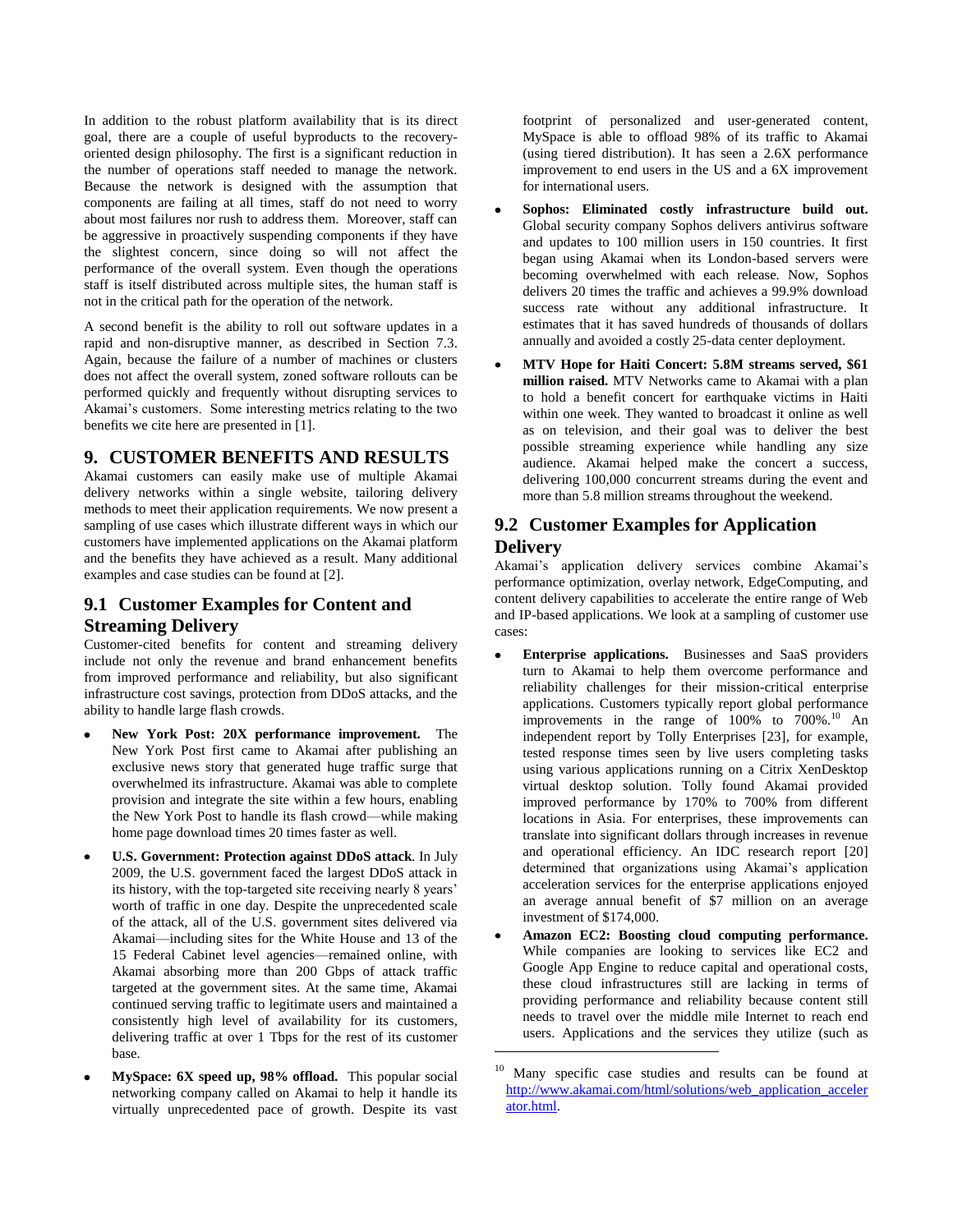storage) may also be located in different data centers. The Akamai platform works with cloud-hosted origin infrastructures the same way as any other, to improve the end user experience. Some results from EC2-hosted applications include:

- Project collaboration (SaaS) company: 110% performance improvement
- Photo and video sharing company: 290% improvement
- Professional sports organization: 300-400% improvement
- **Large file transfers.** Enterprises needing to transfer large files to customers, partners and employees across the globe see significant performance gains when leveraging Akamai's overlay network. Typical results include:
	- 5X increase in large file (2 GB) transfer throughput from Europe to the US for a data backup and recovery company
	- 4X to 5X improvements in the performance for a global semiconductor company when using SFTP to transfer large schematic design files
	- 2.3X speed ups for file transfers over a VPN between India and the US for a global publisher. In addition, a significant portion of the resource-intensive SSL encryption was offloaded to Akamai.

Note that these performance gains are due solely to path and protocol optimizations rather than edge caching, as the latter would not be effective in point-to-point transfers and cases with very small numbers of users downloading content in any given region.

- **eCommerce:** Akamai securely enables billions of dollars in annual eCommerce revenue for its online retailers, who include 90 of the top 100 Internet retail sites. Customers [\[4\]](#page-16-17) report significant infrastructure cost savings in addition to performance improvements that help drive site growth, enhance brand reputation, and decrease shopping cart abandonment.
- **EdgeComputing:** Sony Ericsson used Akamai EdgeComputing to avoid the costly build out of several regional data centers. They deployed a number of application components—including a phone configurator, shopping cart, and dealer locator application—to the edge, while other components ran in a centralized datacenter. The hybrid cloud strategy reduced application response time by a factor of four while increasing application availability from 92% to 100% and reducing infrastructure needs by 65%.

### **10. ACKNOWLEDGMENTS**

All of the systems discussed here would not have been possible without over a decade of hard work by Akamai engineers and researchers. While it would not be feasible to list all of their names here, they are credited with making the Akamai platform as scalable and reliable as it is. We would also like to thank the research community for developing many protocols and algorithms utilized within our system.

#### **11. REFERENCES**

- <span id="page-16-5"></span>[1] Afergan, M., Wein, J., and LaMeyer, A. Experience with Some Principles for Building an Internet-Scale Reliable System. In *Proceedings of the 2nd conference on Real, Large Distributed Systems*, pp.1-6, Dec. 2005.
- <span id="page-16-16"></span>[2] Akamai Customer List: <http://www.akamai.com/html/customers/index.html>
- <span id="page-16-15"></span>[3] Akamai NetSession Interface (Client Side Delivery) Overview: http://www.akamai.com/client/
- <span id="page-16-17"></span>[4] Akamai Online Commerce: [http://www.akamai.com/dl/akamai/Akamai\\_Online\\_Commer](http://www.akamai.com/dl/akamai/Akamai_Online_Commerce.pdf) [ce.pdf](http://www.akamai.com/dl/akamai/Akamai_Online_Commerce.pdf)
- <span id="page-16-12"></span>[5] Andersen, D. Improving End-to-End Availability Using Overlay Networks. PhD thesis, MIT, 2005. <http://www.cs.cmu.edu/~dga/papers/andersen-phd-thesis.pdf>
- <span id="page-16-4"></span>[6] Andersen, D., Balakrishnan, H., Kaashoek, F., and Morris, R. Resilient Overlay Networks. *18th ACM SOSP*, Oct. 2001.
- <span id="page-16-11"></span>[7] Andreev, K., Maggs, B., Meyerson, A. and Sitaraman, R. Designing Overlay Multicast Networks for Streaming. In *Proceedings of the Fifteenth Annual ACM Symposium on Parallell Algorithms and Architectures (SPAA)*, June 2003.
- <span id="page-16-6"></span>[8] Androutsellis-Theotokis, S. and Spinellis, D. A survey of peer-to-peer content distribution technologies. *ACM Computing Surveys*, 36(4): 335-371, 2004.
- <span id="page-16-3"></span>[9] Associated Press. At a glance, a look at Internet outages due to route 'hijackings'. May 2010. http://blog.taragana.com/index.php/archive/at-a-glance-alook-at-internet-outages-due-to-route-hijackings/
- <span id="page-16-8"></span>[10] Belson, D. Akamai State of the Internet Report, *ACM SIGOPS Operating Systems Review*, 44(3), July 2010
- <span id="page-16-1"></span>[11] Case study of Akamai customer eBags: http://www.akamai.com/html/customers/case\_study\_ebags.ht ml
- <span id="page-16-10"></span>[12] Chu, Y., Rao, S., Seshan, S. and Zhang, H. A Case for End System Multicast. *IEEE Journal on Selected Areas in Communication (JSAC), Special Issue on Networking Support for Multicast*, 20(8), 2002.
- <span id="page-16-2"></span>[13] CIDR Report:<http://www.cidr-report.org/as2.0/>
- <span id="page-16-7"></span>[14] Cisco Systems. Cisco Visual Networking Index: Forecast and Methodology, 2009-2014. June 2010. http://www.cisco.com/en/US/solutions/collateral/ns341/ns52 5/ns537/ns705/ns827/white\_paper\_c11-481360.pdf
- <span id="page-16-14"></span>[15] Davis, A., Parikh, J., and Weihl, W. EdgeComputing: Extending Enterprise Applications to the Edge of the Internet. In *Proceedings of the 13th international World Wide Web conference on Alternate track papers & posters*, May 2004.
- <span id="page-16-9"></span>[16] Deering, S. Multicast Routing in Internetworks and Extended LANs. In *Proceedings of the ACM SIGCOMM*, August 1988.
- <span id="page-16-13"></span>[17] Detour Project: <http://www.cs.washington.edu/research/networking/detour/>
- <span id="page-16-0"></span>[18] Dilley, J., Maggs, B., Parikh, J., Prokop, H., Sitaraman, R., and Weihl, B. Globally Distributed Content Delivery. *IEEE Internet Computing*, 6(5):50-58, 2002.